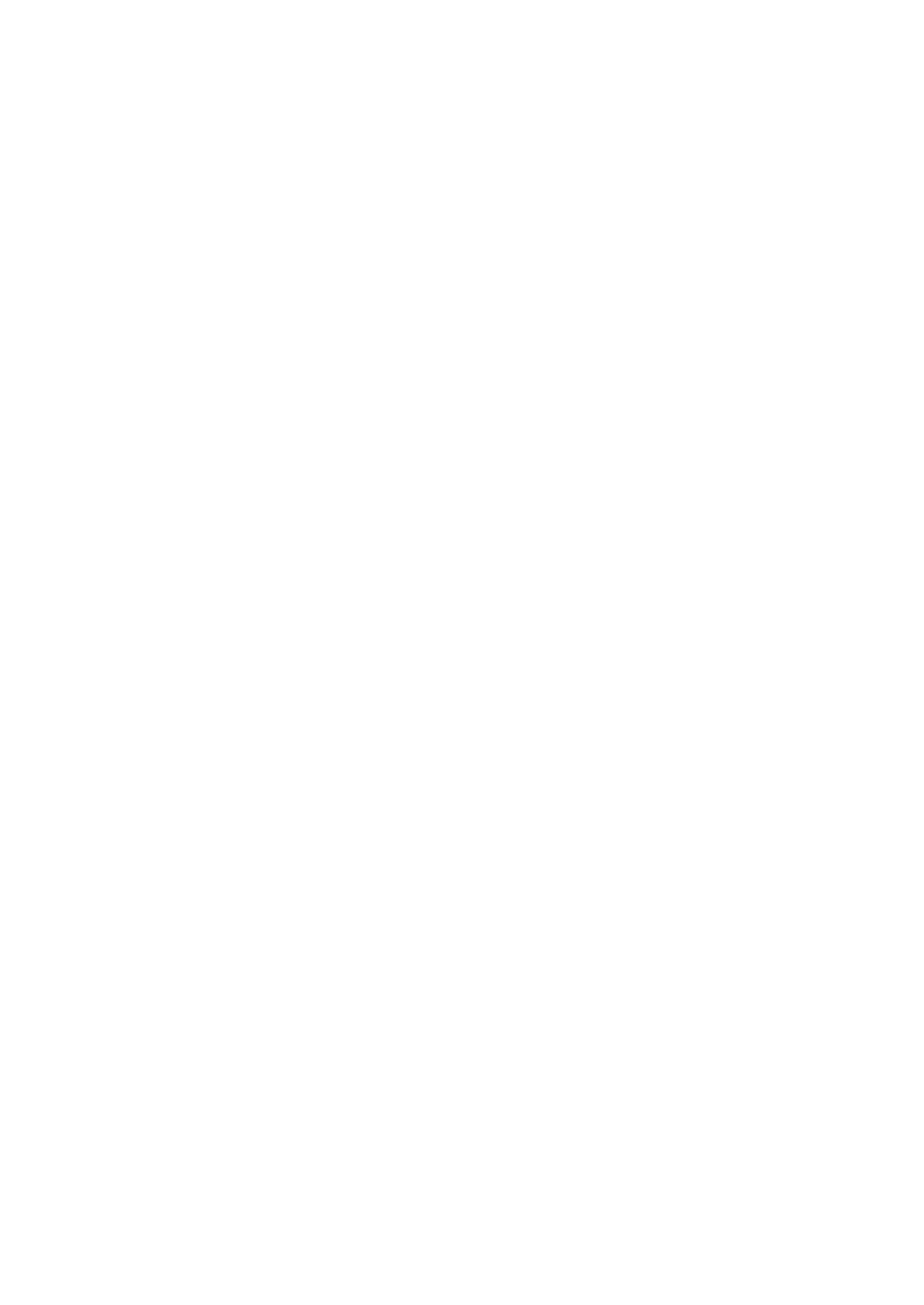

# **PROVIDENT FUND ACT**

# **Arrange[ment of Sections](#page-4-1)**

### **Section**

| <b>PART I - PRELIMINARY</b> |                                                                          |                |  |
|-----------------------------|--------------------------------------------------------------------------|----------------|--|
| 1                           |                                                                          |                |  |
| 2                           |                                                                          |                |  |
| 3                           |                                                                          |                |  |
|                             | <b>PART II - ADMINISTRATION AND FINANCE</b>                              | $\overline{7}$ |  |
| $\overline{4}$              |                                                                          |                |  |
| 5                           |                                                                          |                |  |
| 6                           |                                                                          |                |  |
| 7                           |                                                                          |                |  |
| 8                           |                                                                          |                |  |
| 9                           |                                                                          |                |  |
| <b>9A</b>                   |                                                                          |                |  |
| 9 <sub>B</sub>              |                                                                          |                |  |
| 9C                          |                                                                          |                |  |
| 9D                          |                                                                          |                |  |
| 9E                          |                                                                          |                |  |
| 10                          |                                                                          |                |  |
| 11                          |                                                                          |                |  |
|                             | <b>PART III - CONTRIBUTIONS AND PERSONS COVERED</b>                      | 12             |  |
| 12                          |                                                                          |                |  |
| 13                          |                                                                          |                |  |
| 14                          | Registration of employers and members and other contribution matters  13 |                |  |
| 15                          |                                                                          |                |  |
| 16                          |                                                                          |                |  |
| 17                          |                                                                          |                |  |
| 18                          | Contributions and interest to be credited to member's accounts  14       |                |  |
| 19                          |                                                                          |                |  |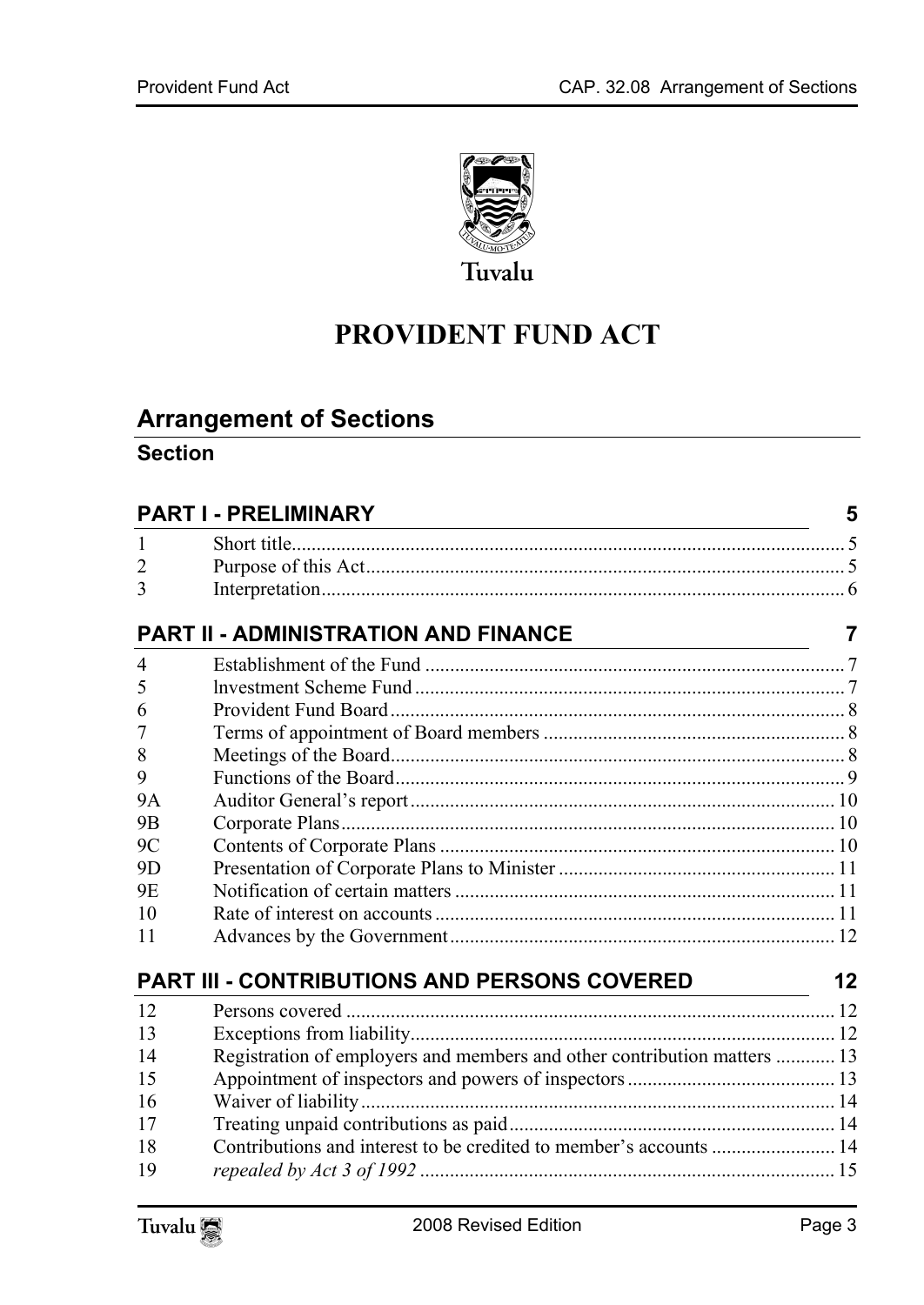| <b>PART IV - BENEFITS</b><br><b>DIVISION I - BENEFIT COVERAGE</b>                                |    |  |  |
|--------------------------------------------------------------------------------------------------|----|--|--|
|                                                                                                  |    |  |  |
| <b>DIVISION 2 - ENTITLEMENT TO BENEFITS</b>                                                      | 16 |  |  |
| 22<br>23<br>Circumstances in which lump-sum payments can be spread over a period  18<br>24<br>25 |    |  |  |
| PART V - ADJUDICATION AND LEGAL PROCEEDINGS                                                      | 18 |  |  |
| DIVISION I - DETERMINATION OF CLAIMS AND QUESTIONS                                               | 18 |  |  |
| 26<br>27<br>28                                                                                   |    |  |  |
| <b>DIVISION 2 - LEGAL PROCEEDINGS</b>                                                            | 19 |  |  |
| 29<br>30<br>31                                                                                   |    |  |  |
| PART VI - MISCELLANEOUS PROVISIONS AND REPEALS                                                   | 21 |  |  |
| 32<br>33<br>34<br>35                                                                             |    |  |  |
| Termination, preservation or transfer of existing pension, gratuity or<br>36                     | 22 |  |  |

| <b>ENDNOTES</b> |  |
|-----------------|--|
|-----------------|--|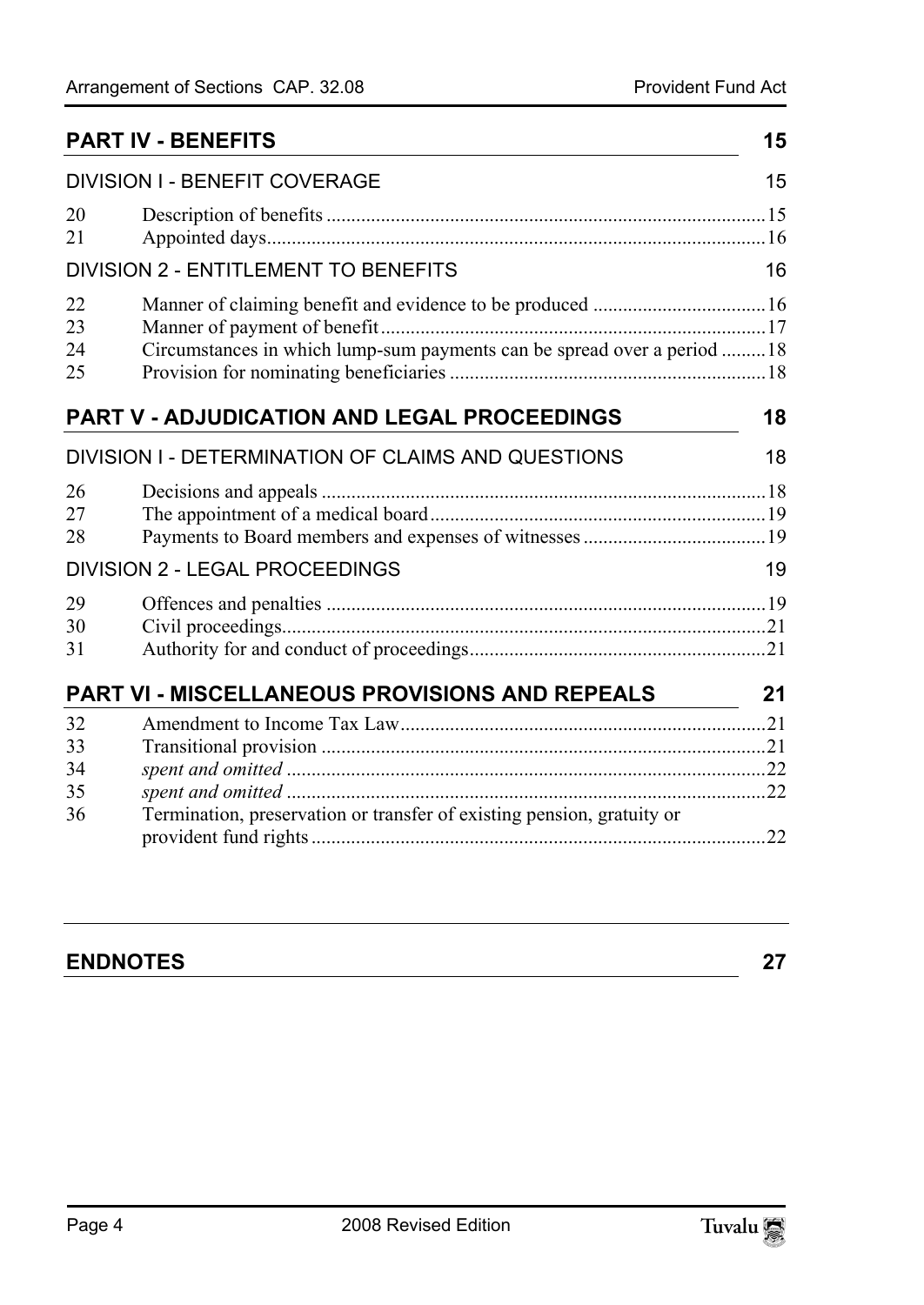

Tuvalu

# **PROVIDENT FUND ACT**

### **AN ORDINANCE TO ESTABLISH A NATIONAL PROVIDENT FUND AND FOR PURPOSES ANCILLARY THERETO**<sup>1</sup>

# <span id="page-4-1"></span><span id="page-4-0"></span>**PART I - PRELIMINARY**

#### **1 Short title**

This Act may be cited as the Provident Fund Act.

#### **2 Purpose of this Act**

- (1) The Tuvalu Provident Fund Ordinance 1981 was based on legislation originally written for the scheme operating in Kiribati and, although the scheme to operate in Tuvalu is similar in concept, that legislation is now considered to be out of date and not readily understandable in the context of Tuvalu.
- (2) In addition the later, 1983, Ordinance contains certain inaccuracies, anomalies and omissions which would make the administration of it impossible without taking some action *ultra vires*.
- (3) The purpose of this Act is
	- (a) to replace the Tuvalu Provident Fund Ordinance 1983 to enable the Fund to operate as intended with the minimum of administrative difficulty; and
	- (b) to set the framework for a national provident fund which will cover potentially every person of working age, without discrimination on any grounds of nationality, race or colour, for the contingencies in respect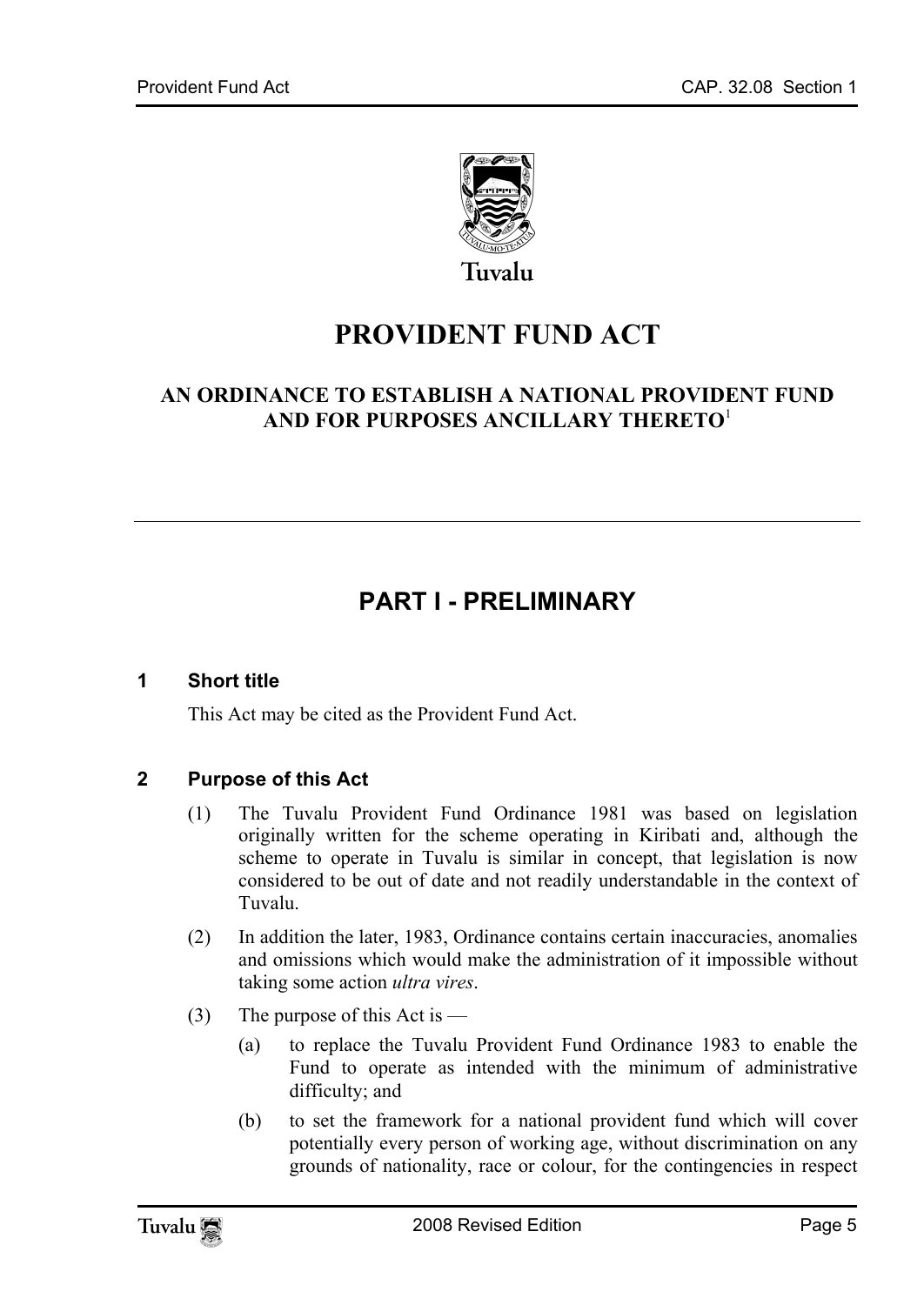of which benefit is payable in return for compulsory, earnings related contributions or voluntary contributions.

#### **3 Interpretation**<sup>2</sup>

In this Act unless the context otherwise requires —

"**actuary**" means a fellow of a recognised professional body of actuaries in Great Britain, Australia or New Zealand, or in such other country as the Minister may in an individual case approve;**<sup>3</sup>**

"**appointed day**" means such a day as the Minister may appoint for the coming into force of th[e p](#page-27-0)rovisions of this Act, and the Minister may appoint different days for different purposes of this Act;

"**benefit**" means any benefit provided under this Act;

"**Board**" means the Tuvalu National Provident Fund Board appointed under section 6;**<sup>4</sup>**

"**contribution**" means a contribution to the Fund liable to be paid, or which there is eligibility to pay voluntarily, under section 12;

"**employed person**" means a person who is gainfully employed whether under contract of service, as a director of a limited company, a holder of an office, the Governor General, Members of Parliament, ministers of religion, and includes any person who, though not bound by a formal contract of service, is subject to the control of another person, group of persons or body corporate as to the manner in which he carries out his duties, and the words "**employed**" and "**employment**" shall be construed accordingly;

"**employer**" means any person, group of persons or body corporate having another person o[r](#page-27-1) persons in their employ;

"**financial year**" means the period from the 1st day of January to the 31st day of December each year;

"**Fund**" means the Tuvalu National Provident Fund established under section  $4 \cdot 5$ 

"**investment adviser**" means the investment adviser appointed under section  $9(2);$ 

"**Manager**" means the manager of the Fund appointed under section 9(3);

"**maximum amount**" means the maximum amount of special death benefit payable under section 23;

"**Medical Board**" means the medical board appointed under section 27;

"member" means any person, registered under section 14, who has paid contributions or in respect of whom contributions have been payable at any time;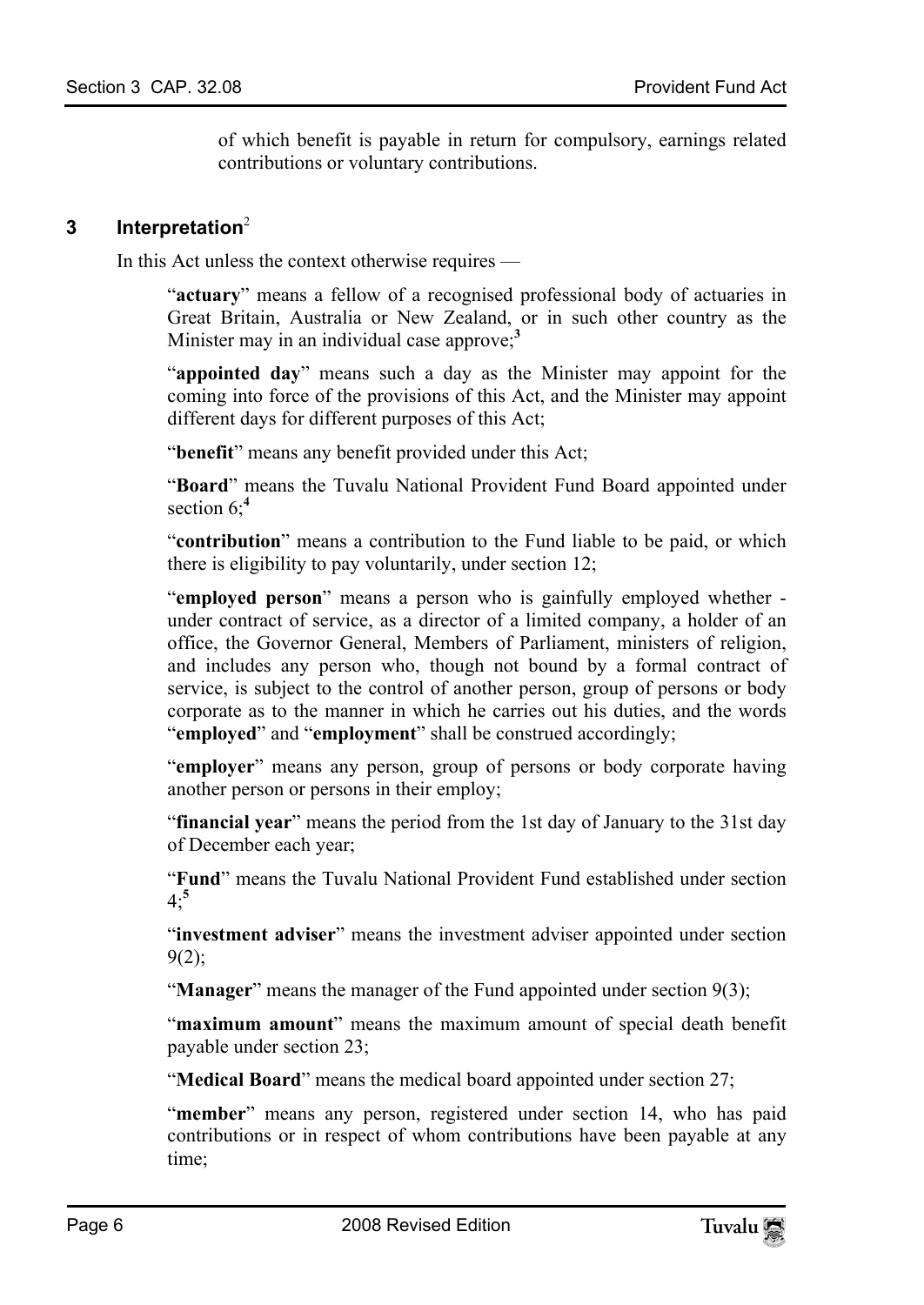"**nominated person**" means a person nominated under section 25 to receive death benefit payable under section 20(1)(f);

"**permanently retired**" means retired from regular employment and presumes that occupational activity has ceased or largely ceased;

"**proper time**" means the time prescribed in regulations for the payment of contributions;

<span id="page-6-0"></span>"**this Act**" includes regulations made thereunder; and

"**voluntary member**" means any person eligible to pay contributions voluntarily under section 12 and who becomes registered under section 14.

# <span id="page-6-1"></span>**PART II - ADMINISTRATION AND FINANCE**

#### **4** Establishment of the Fund<sup>6</sup>

- (1) There is hereby established a fund, to be called the Tuvalu National Provident Fund, into which shall be paid —
	- (a) all contributions;
	- (b) all rents, interest on investments, or other income derived from the assets of the Fund;
	- (c) all sums accruing to the Fund under this Act including any repayment of benefit;**<sup>7</sup>**
	- (d) all sums received under this Act as fees, surcharges, penalties or costs; and
	- (e) any other sums provided by the Government for the purposes of this Act or received and accepted by the Manager on behalf of the Fund.
- <span id="page-6-2"></span>(2) There shall be paid out of the Fund —
	- (a) all benefits;
	- (b) all refunds of contributions;
	- (c) all expenses properly incurred in the administration of this Act; and
	- (d) all expenses properly incurred under section 5.

#### **5 lnvestment Scheme Fund**<sup>8</sup>

- (1) There shall be established a special fund, to be called the Investment Scheme Fund, into which shall be paid all expenses incurred in the financing of investment schemes made under section 5(2).
- (2) The Board may, at any time, formulate investment schemes, which aim to generate revenue for the Fund: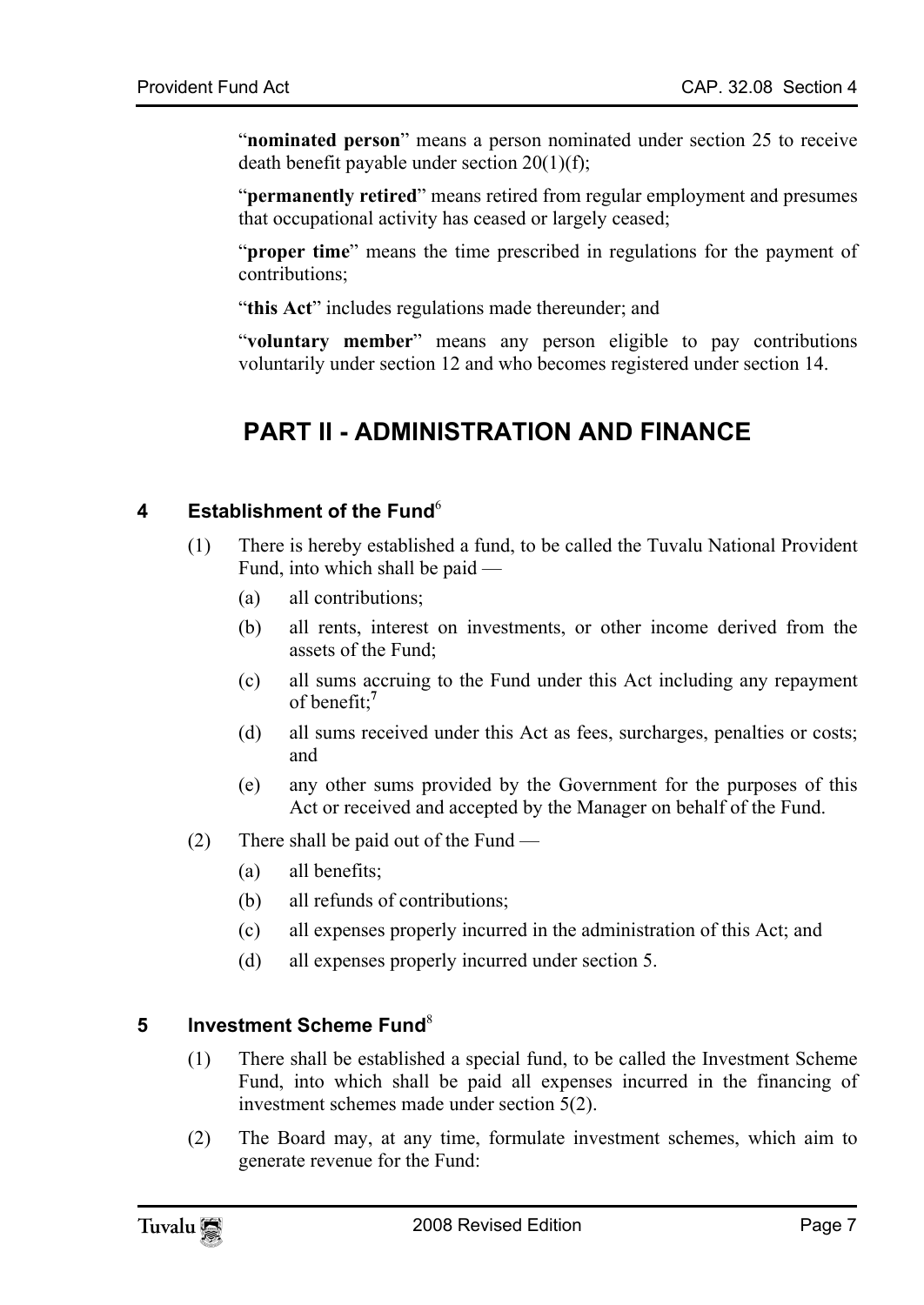<span id="page-7-0"></span>Provided that any investment scheme shall not become effective unless approved by the Minister.

(3) The Minister may make regulations to give effect to any investment scheme approved under section 5(2).

#### **6 Provident Fund Board**

- (1) There is hereby established a board of management to be called the Tuvalu National Provident Fund Board, which shall consist of six members appointed by the Minister under subsection (2).
- <span id="page-7-1"></span>(2) The Minister shall appoint —
	- (a) from nominations by the groups and interests concerned two members each from —
		- (i) the public service;
		- (ii) representatives of employers; and
		- (iii) representatives of employed persons; and
	- (b) a chairman from among the members appointed under paragraph (a).

#### **7 Terms of appointment of Board members**

- (1) Each member of the Board shall hold office for no longer than two years.
- (2) Members of the Board shall be eligible for appointment for further periods provided that no member shall hold office for a consecutive period in excess of six years.
- (3) The Minister may, on the recommendation of the Board, dismiss from office any member who —
	- (a) fails to attend without legitimate excuse three or more consecutive ordinary meetings of the Board;
	- (b) loses his status as a public servant, employer or employed person, as the case may be, by virtue of which he was appointed to· the Board;
	- (c) is convicted of a felony; or
	- (d) is declared bankrupt.
- <span id="page-7-2"></span>(4) For the purposes only of the Penal Code every member of the Board and every person appointed to hold office for the purposes of this Act shall be deemed to be a person employed in the public service.

#### **8 Meetings of the Board**

(1) The Chairman of the Board shall call meetings once every 3 months or more frequently if the efficient administration of the Fund so requires.**<sup>9</sup>**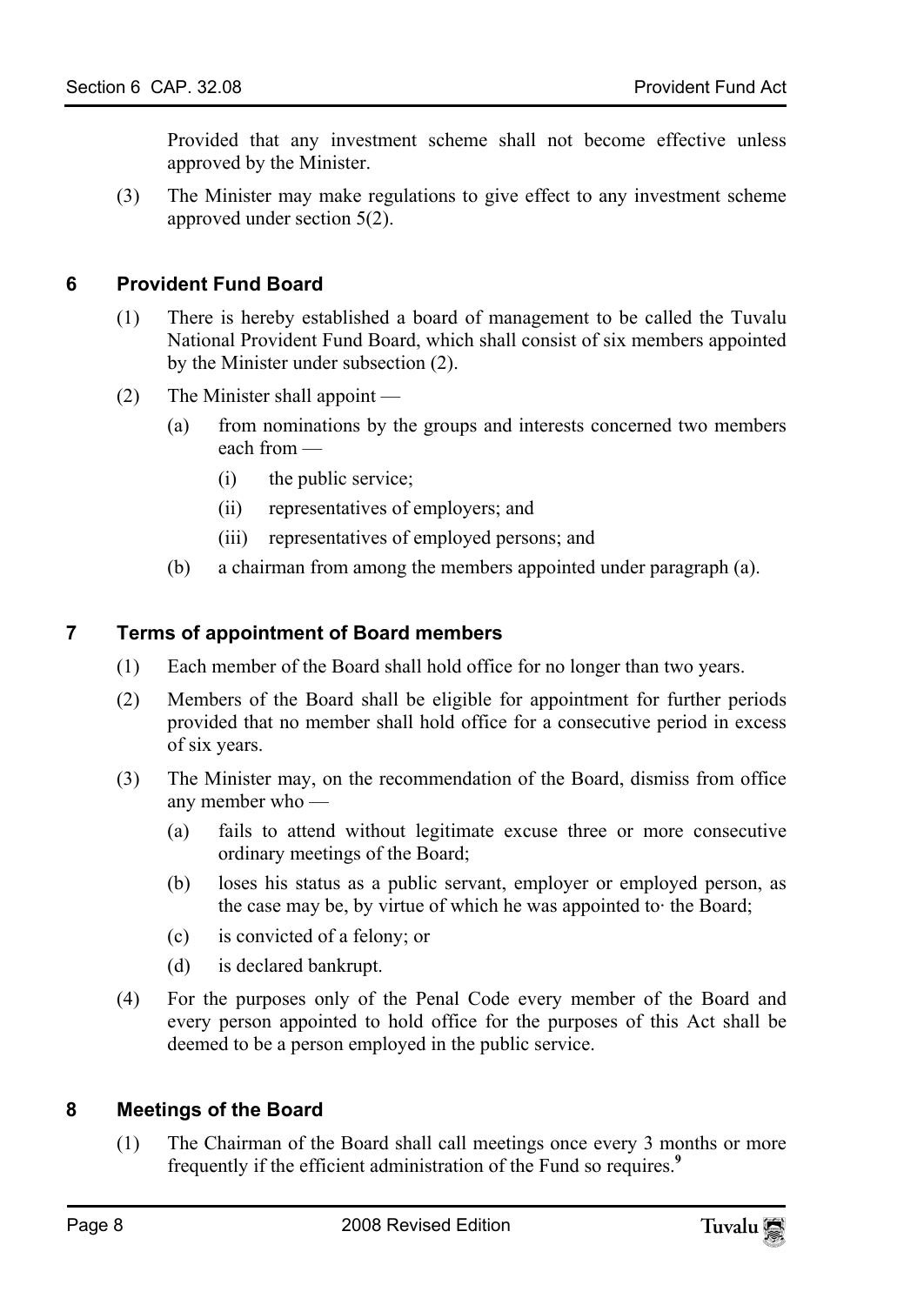- <span id="page-8-0"></span>(2) A Quorum shall consist of two-thirds of the members of the Board provided that if the Chairman is not present, an acting Chairman may be elected at that meeting from among the members present.
- (3) Resolutions shall be adopted on a simple majority of members present.

#### **9 Functions of the Board**

- (1) The Board shall, subject to this Act and any direction by the Minister, be responsible for —
	- (a) the collection of contributions;
	- (b) the payment of benefit and of the expenditure necessary for the administration of the Fund;
	- (c) subject to subsection (2), investments; and
	- (d) accounting for all money collected, paid or invested under this Act.
- (2) The Board shall, with the approval of the Minister, appoint an investment adviser to the Fund on terms from time to time to be agreed between the Board and the investment adviser, and shall have the authority to seek investment advice from and give investment instructions to the investment adviser as the Board thinks fit.
- (3) The Board shall, with the approval of the Minister, appoint a Manager who shall, subject to any directions of the Board, have day-to-day control over the Fund and all its officers and staff.
- (4) The Board shall, subject to this Act, be responsible for advising the Minister on all matters concerning the operation of the Fund and in particular for —
	- (a) reviewing this Act and recommending amendment where necessary;
	- (b) ensuring that the levels of contributions and benefits and the values of future pension benefits are reviewed and reported on by an actuary at intervals of not more than five years and that recommendations are made to the Minister for any consequent changes; and<sup>10</sup>
	- (c) advising the Minister of the financial position of the Fund as it affects the level of any transfer of funds under section II.
- (5) *repealed by Act 9 of 2002*
- (6) *repealed by Act 9 of 2002*
- (6A) The report prepared under section 9A shall include details of the financial performance and effectiveness of the Fund as judged by performance measures that are relevant to superannuation funds and are prescribed by the Minister by notice.<sup>11</sup>
- (6B) The initial performance measures referred to in subsection (6A) shall be prescribed by the Minister by notice no later than 31 August, 1996.**<sup>12</sup>**
- (7) *repealed by Act 9 of 2002*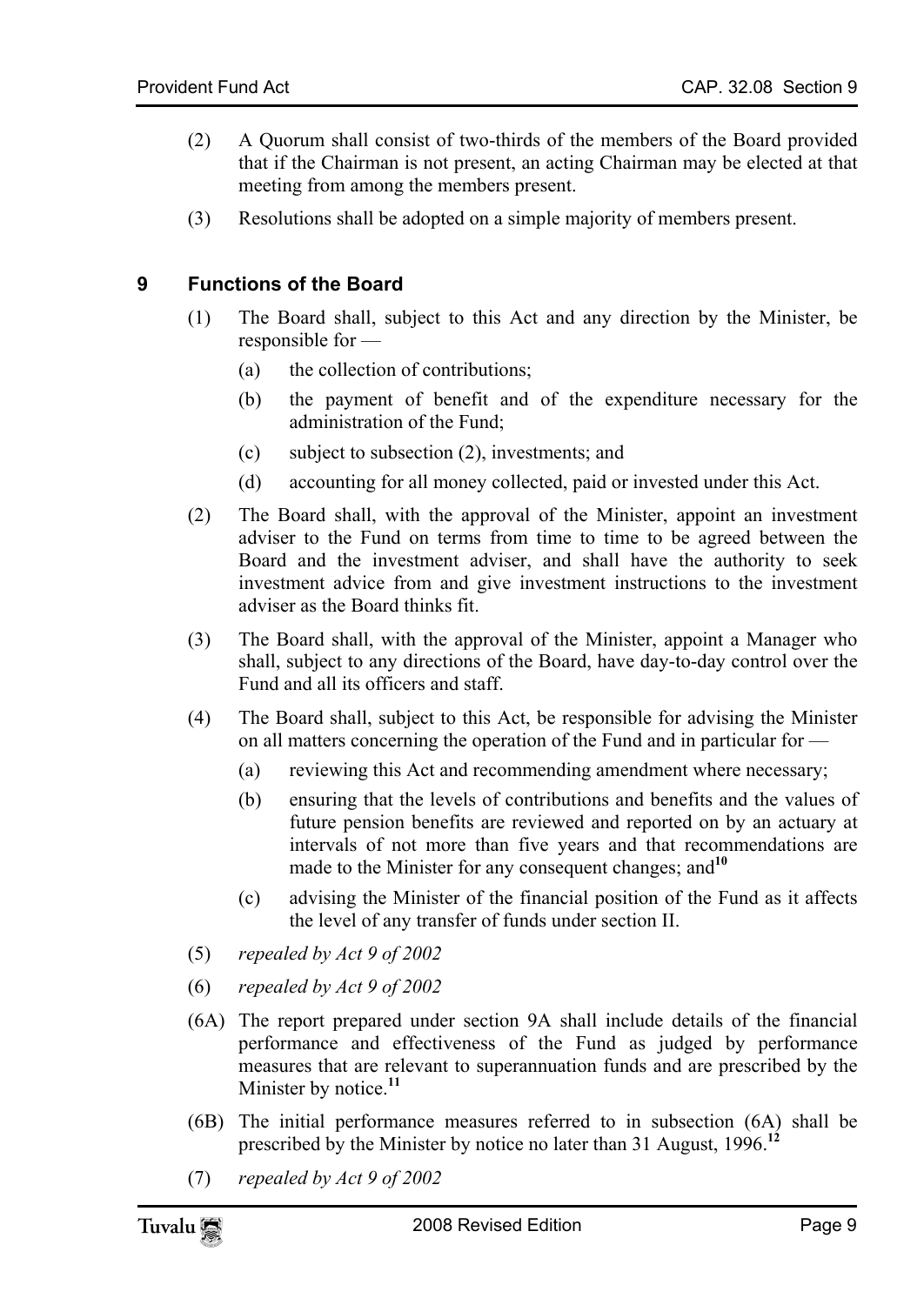#### <span id="page-9-0"></span>**9A** Auditor General's report<sup>13</sup>

- (1) The Auditor General shall inspect and audit and report at least once in every financial year to Parliament on the accounts, transactions, finances and property of the Fund in accordance with section 172 of the Constitution of Tuvalu and subsection 35(1) of the Public Finance Act and must be satisfied that —
	- (a) the accounts of the Fund have been properly prepared in accordance with generally accepted accounting principles, taking into consideration the requirement for good stewardship and developing practices with respect to the reporting of corporate finances; and
	- (b) expenditure has been incurred with due regard to economy and the avoidance of waste.
- (2) The Auditor General in the report required by subsection (1) of this section, shall state —
	- (a) whether the accounts and statements have been properly prepared in accordance with the books and records of the Fund and give a true and fair view of the financial operations and the current financial position of the Fund;
	- (b) whether the books and records of the Fund have been properly kept and contain information adequate for the purposes of the audit;
	- (c) whether the financial affairs of the Fund have been properly conducted; and
	- (d) all other matters arising out of the accounts and statements which he considers should be made known to the Minister and Parliament.

#### <span id="page-9-1"></span>**9B** Corporate Plans<sup>14</sup>

- (1) The Board shall prepare corporate plans.
- (2) The first corporate plan
	- (a) shall be for a period of not less than 3 years and not more than 5 years; and
	- (b) shall be prepared and submitted to the Minister no later than 30 September, 1996.
- <span id="page-9-2"></span>(3) Each subsequent corporate plan shall be for a period of not less than 3 years and not more than 5 years, beginning i[mm](#page-27-3)ediately after the period of the previous corporate plan.
- (4) The Board may review and revise a corporate plan at any time.

### **9C** Contents of Corporate Plans<sup>15</sup>

Each corporate plan prepared under Corporate Plans section 9B shall —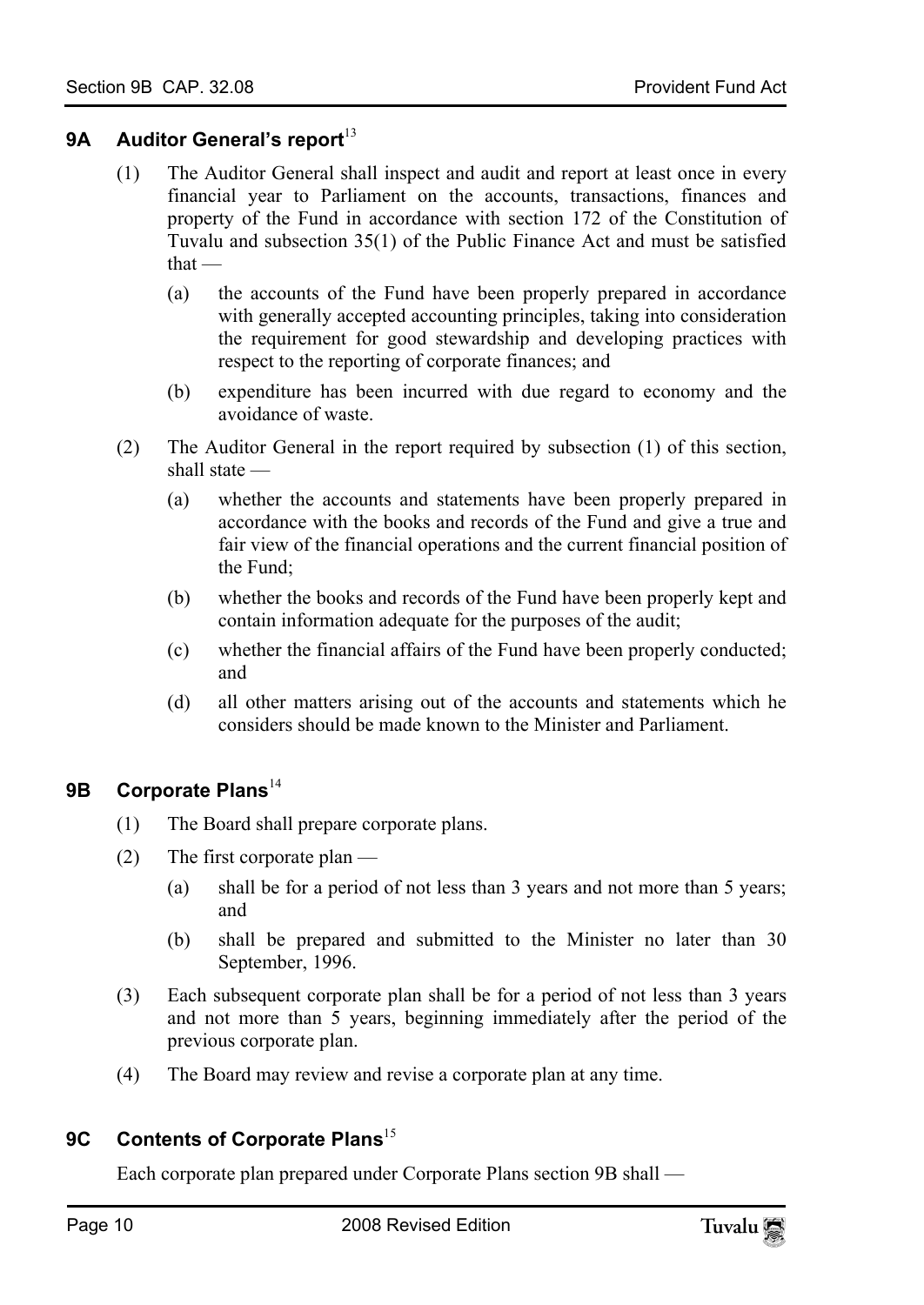- (a) set out the objectives of the Fund;
- (b) outline the overall strategies and policies that the Fund will follow to achieve its objectives and discharge its functions;
- (c) include a forecast of the revenue and expenditure of the Fund, including capital expenditure;
- (d) include such performance indicators and targets as the Board considers appropriate;
- <span id="page-10-0"></span>(e) summarise aid-funded assistance received and planned; and
- (f) include such other matters as may be prescribed by the Minister.

#### **9D Presentation of Corporate Plans to Minister**<sup>16</sup>

- (1) As soon as practicable after the Board prepares or revises a corporate plan it shall submit a copy of the corporate plan to the Minister.
- <span id="page-10-1"></span>(2) Not later than 90 days after receipt of a corporate plan the Minister may direct the Board to review and revise the co[rpo](#page-27-4)rate plan in accordance with government policies and priorities as communicated by the Minister to the Board.

### **9E** Notification of certain matters<sup>17</sup>

If the Board forms the opinion that matters have arisen which may —

- (a) prevent, or significantly affect, the achievement of the objectives in a corporate plan;
- (b) significantly affect the strategies and policies that are to be followed under the corporate plan; or prevent or significantly affect the forecasts of revenue and expenditure under corporate plan; or
- <span id="page-10-2"></span>(c) prevent or significantly affect forecasts of revenue and expenditure under a corporate plan,

the Board must immediately notify the Minister of its opinion and of the reasons for that opinion.

#### **10 Rate of interest on accounts**

- (1) At the end of each financial year the Board shall, having considered the recommendation of the Manager, declare a rate of interest for the purpose of section 18 for that financial year.
- (2) No rate of interest exceeding 4 per cent per annum shall be declared under subsection (1) if any sum advanced by the Government under section 11 has not been repaid.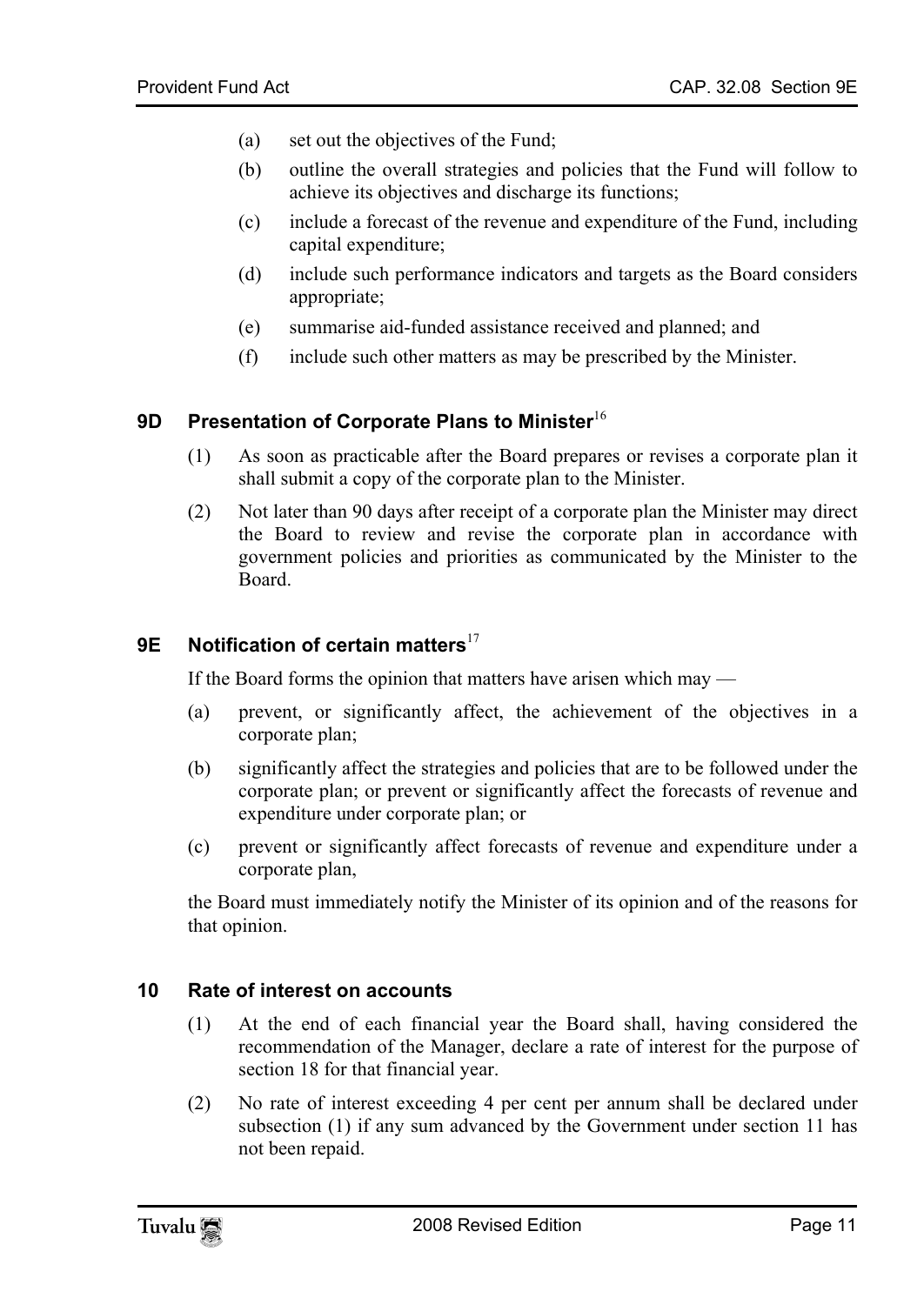#### **11 Advances by the Government**

- <span id="page-11-0"></span>(1) Where at any time the Fund is unable to pay any sum which is required to be paid under this Act, the Government shall advance to the Fund an amount sufficient to allow the payment of the said sum.**<sup>18</sup>**
- <span id="page-11-1"></span>(2) The amount advanced under subsection (I) shall be —
	- (a) advanced on such terms as the Government shall determine;
	- (b) a charge on the Consolidated Fund; and
	- (c) repaid from the Fund as soon as practicable.

# <span id="page-11-2"></span>**PART III - CONTRIBUTIONS AND PERSONS COVERED**

#### **12 Persons covered**

- (1) Subject to this Act every person who is employed under a contract of service in Tuvalu shall be covered by this Act and shall be liable to pay contributions.
- (2) For the purposes of establishing liability for the payment of contributions there shall be the following groups of contributor —

Group 1 - employed persons,

Group 2 - employers, and, subject to subsection (3),

Group 3 - voluntary members.

- (3) Regulations may provide for the terms and conditions under which a person may be eligible to become a voluntary member and pay contributions on his own behalf.
- <span id="page-11-3"></span>(4) Contributions to the Fund shall be payable at the rate prescribed by the Minister in regulations.

#### **13 Exceptions from liability**

- (1) Regulations may provide for exceptions from liability to pay contributions under section 12 in respect of persons or categories of persons including those who are —
	- (a) below a certain age when the liability arises;
	- (b) over a certain age when liability arises;
	- (c) employed as domestic servants;
	- (d) recruited from any overseas territory under any aid, volunteer or other similar scheme agreed with the government of the overseas territory, whether or not any part of the person's emoluments is paid by, or on behalf of the Government of Tuvalu; or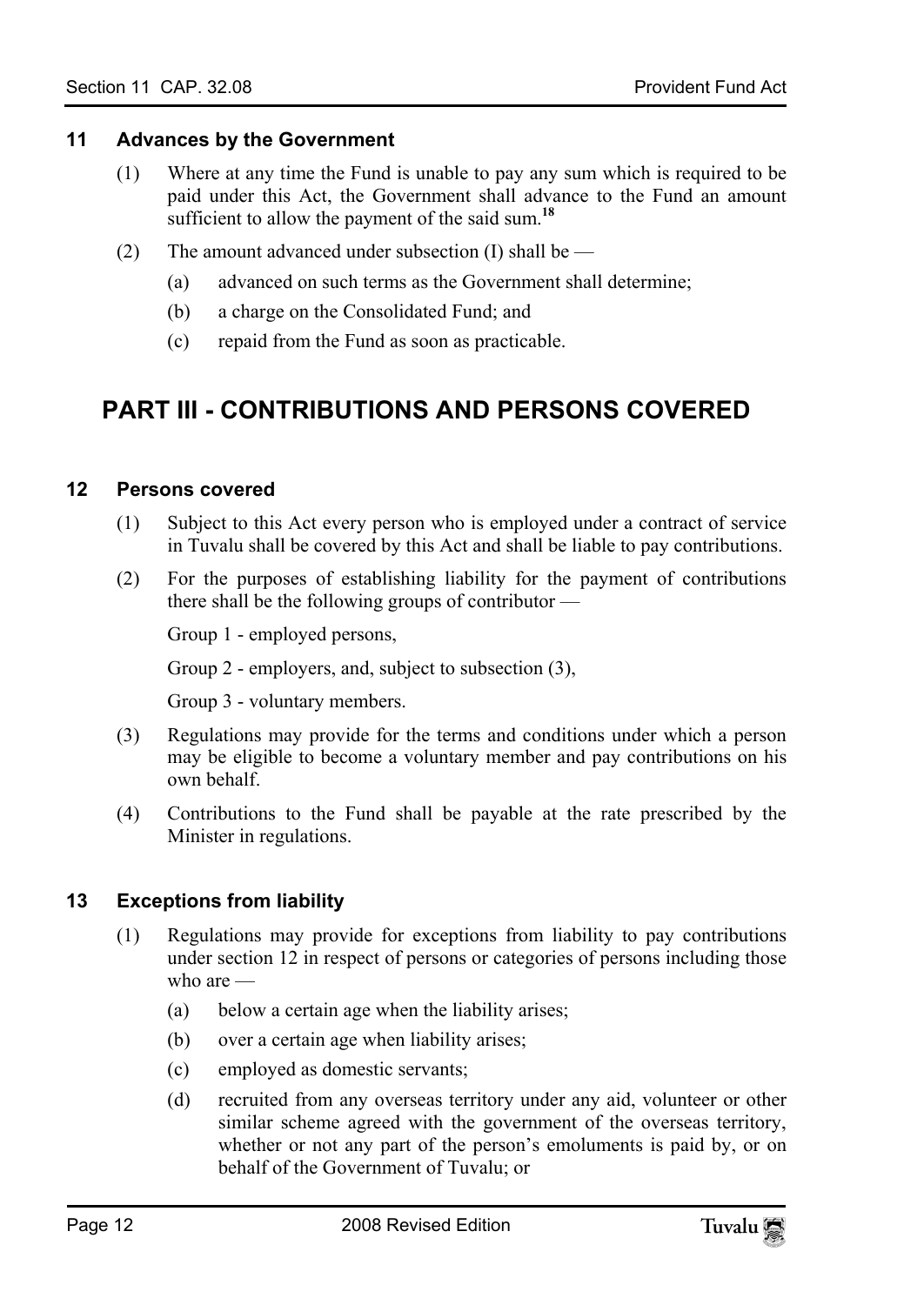- (e) employed persons whose normal monthly earnings amount to less than \$20.00.
- <span id="page-12-0"></span>(2) Regulations may provide for exceptions from, or variations in, the liability to pay contributions in respect of persons or categories of persons who are covered by an international convention or a reciprocal agreement made between the Governments of Tuvalu and any other country.

#### **14 Registration of employers and members and other contribution matters**

Regulations may provide for —

- (a) the registration of employed persons, employers and voluntary members covered under section 12;
- (b) the payment and collection of contributions, including surcharges on contributions not paid by the proper time;
- (c) the maintenance by employers of records of payment of wages, payment of contributions and any other matter as may be considered necessary to ensure the compliance with and discharge of liabilities under this Act;
- <span id="page-12-1"></span>(d) the refund of contributions paid in error; and
- (e) any other matter incidental to the payment and collection of contributions.

#### **15 Appointment of inspectors and powers of inspectors**

- (1) The Minister may appoint any officer of the Fund to be an inspector.
- (2) Every inspector shall be furnished with a certificate of his appointment signed under the authority of the Minister, and, if so required on applying for admission to any premises or exercising any power vested in him by this Act, shall produce the certificate for inspection.
- (3) An inspector appointed under this section shall for the purposes of this Act have the power to —
	- (a) enter at all reasonable times any premises or place where he has reason to believe that any person is employed;
	- (b) ascertain by examination and enquiry whether the provisions of this Act are being complied with;
	- (c) question any employer, employed person or any other person on any matter concerning the application of or compliance with any of the provisions of this Act;
	- (d) require on written application the production, at any reasonable time and place, of any document or records as he may require to examine under paragraph (b);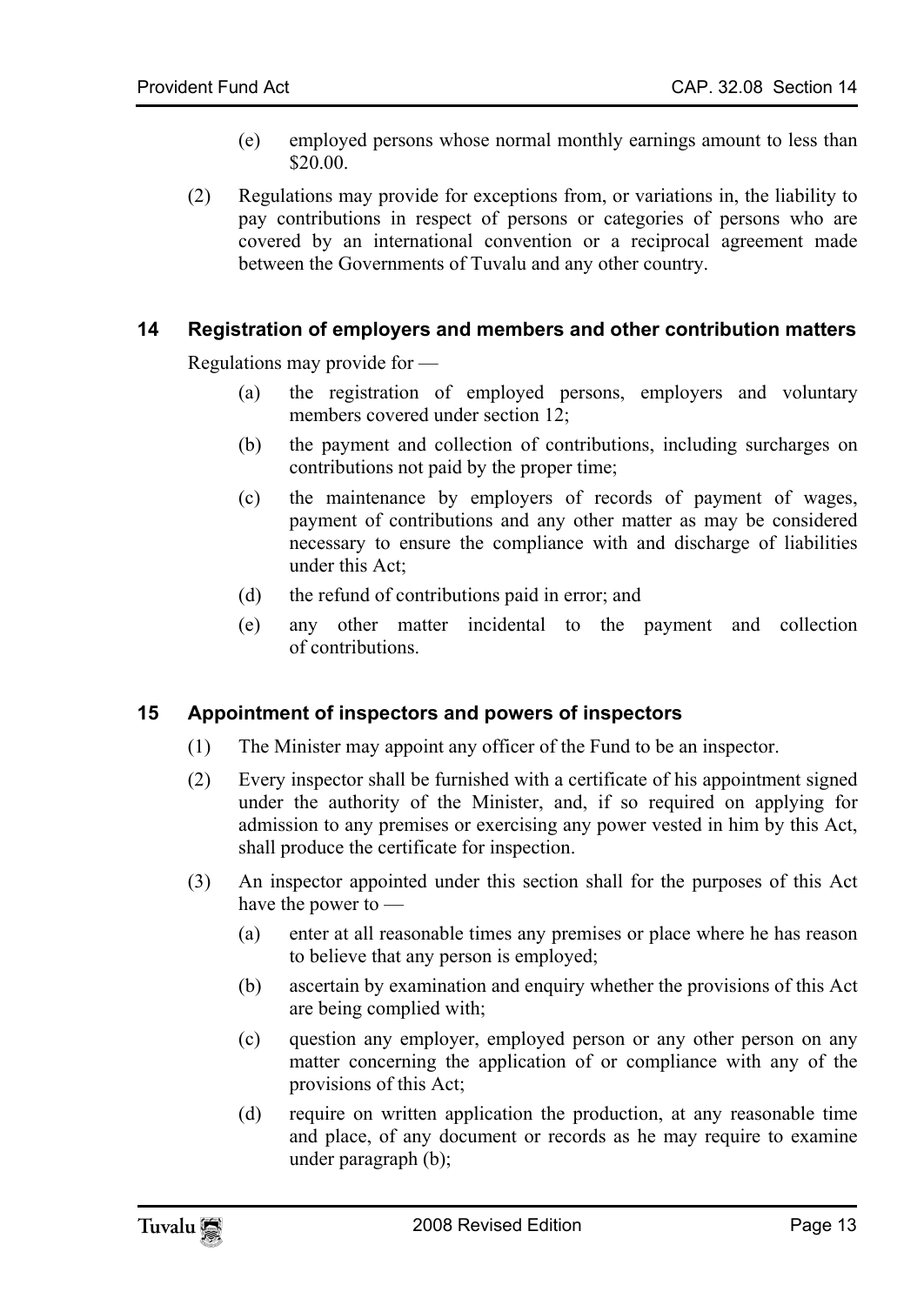- <span id="page-13-0"></span>(e) seize and detain any document or thing which may be of evidential value in a prosecution for an offence against this Act; and
- (f) exercise other powers which may be provided for in regulations.

#### **16 Waiver of liability**

<span id="page-13-1"></span>The Minister or, a person authorized by him may, where he is satisfied that the payment of a contribution or any surcharge would cause hardship, waive the liability or part thereof as he may consider appropriate.

#### **17 Treating unpaid contributions as paid**

- (1) Notwithstanding that any contribution or part of a contribution has not been paid in respect of any employed person, the Board may, if it is satisfied that —
	- (a) the contribution was liable to be paid;
	- (b) the failure to pay was not due to the consent or connivance of the employed person concerned; and
	- (c) that there is no prospect of recovering the amount unpaid
		- (i) by the time the amount of interest to be credited to the member's account is due for calculation; or
		- (ii) by the time entitlement to benefit is due to be determined,

credit the employed person's account with the amount of the contributions which should have been paid in respect of him and shall charge the amount so credited to the Fund.

- (2) Nothing in this section shall prejudi[ce](#page-27-5) the right of the Board to recover the amount of any unpaid contribution, together with any penalty due under section 14, from the employer.
- <span id="page-13-2"></span>(3) The Minister may by regulations provide for the crediting of contributions in respect of any member.**<sup>19</sup>**

#### **18 Contributions and interest to be credited to member's accounts**

- (1) The account of each member shall be credited with the amount of the contributions paid during each financial year by or in respect of that member.
- (2) Upon the declaration by the Board of a rate of interest for that year under section 10, interest at that rate shall be added to the amount standing to his credit at the end of that year in such a manner as may be prescribed in regulations.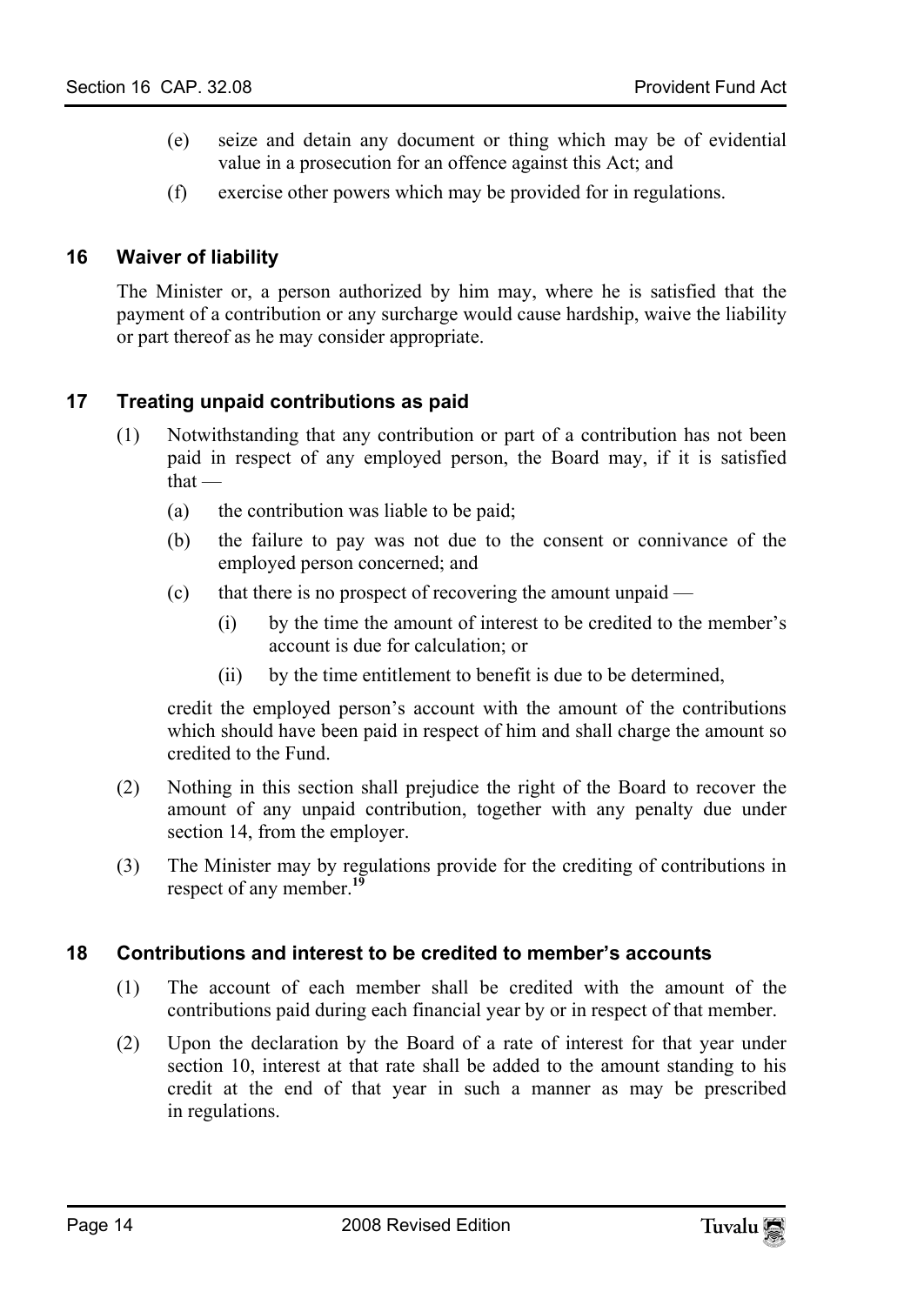<span id="page-14-0"></span>**19** *repealed by Act 3 of 1992*

# **PART IV - BENEFITS**

### <span id="page-14-1"></span>DIVISION I - BENEFIT COVERAGE

#### **20 Description of benefits**

- (1) Subject to subsection (2) the benefits payabl[e u](#page-27-6)nder this Act shall be of the following descriptions, namely —
	- (a) retirement benefit, that is to say, a lump sum payment to a member who, being not less than the age of 45 years, has retired from employment and has not elected [to](#page-27-7) take a retirement pension in lieu of all the retirement benefit;**<sup>20</sup>**
	- (b) retirement pension, that is to say, a pension payable to a member who, being not less than the age of 45 years, has retired from employment and has elected to take a retirement pension in lieu of part or all of the retirement benefit;**<sup>21</sup>**
	- (c) incapacity benefit, that is to say a lump sum payment in respect of a member who is physically or mentally incapable of engaging in any further employment;
	- (d) emigration benefit, that is to say a lump sum payable to a member who is about to leave or has already left Tuvalu with no intention of returning thereto;
	- (e) woman's home benefit, that is to say a lump sum payable to a member being a woman who has left employment for the purpose of caring for her husband or children;
	- (f) death benefit, that is to say a l[um](#page-27-8)p sum payable in respect of a member who has died;
	- (g) special death benefit, that is to say a lump sum payable to the dependant of a deceased [me](#page-27-9)mber in respect of whom entitlement under subsections (a), (b), (c), (d), and (e) has not arisen;
	- (h) housing benefit;**<sup>22</sup>** and
	- (i) benefit as security for N[atio](#page-27-10)nal Bank of Tuvalu or Development Bank of Tuvalu.**<sup>23</sup>**
- (2) Entitlements to benefits cease on reaching the age of 65 years and any amount then standing to the credit of a member shall be paid out as a [reti](#page-27-11)rement benefit as defined in subsection  $(1)(a)$  or as a retirement pension as defined in subsection  $(1)(b)$ .<sup>24</sup>
- (3) A voluntary member who was not a member before the coming into force of this Act shall not be entitled to a special death benefit.**<sup>25</sup>**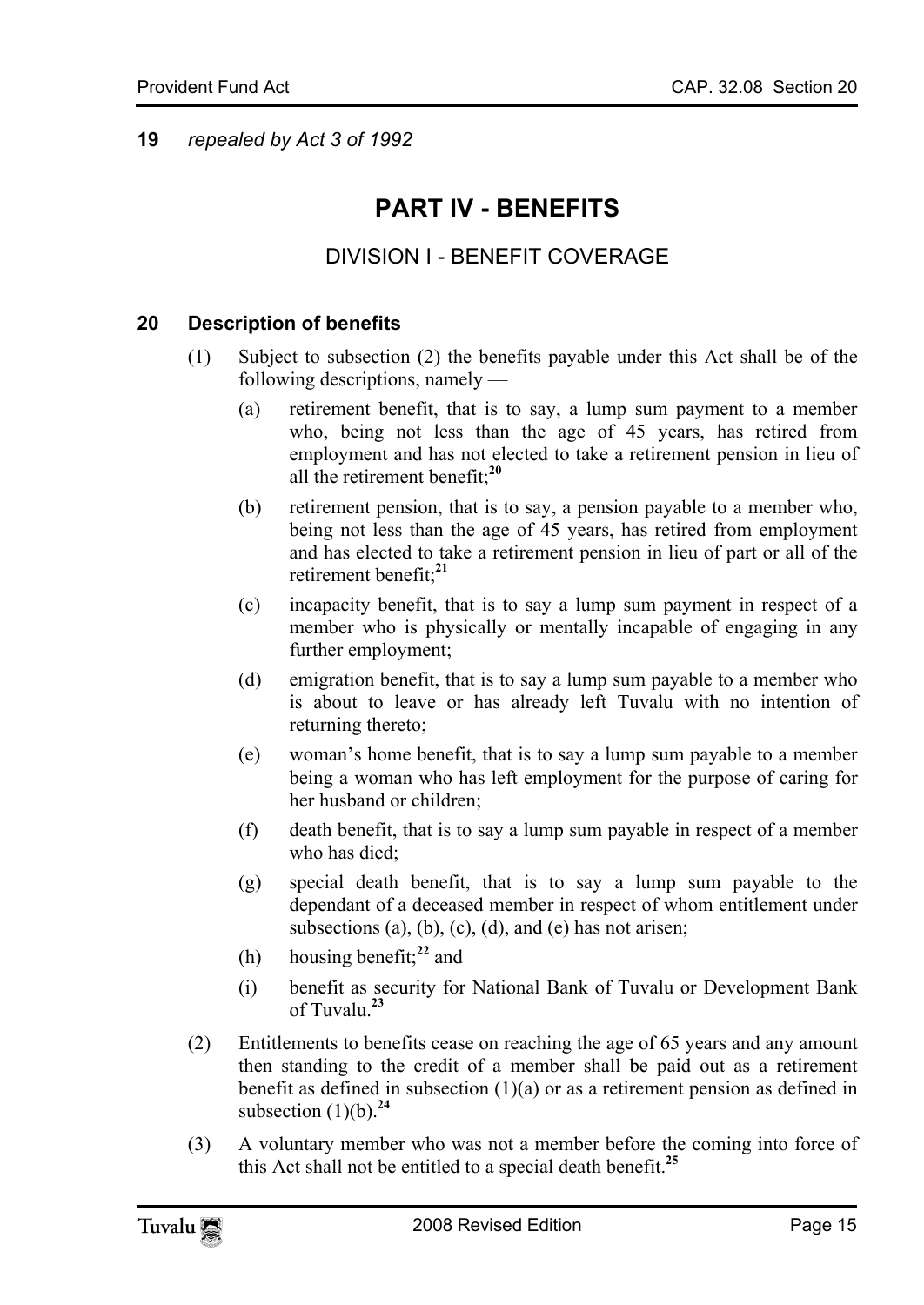<span id="page-15-0"></span>(4) Subject to subsection [\(2](#page-27-12)), a member who has received a benefit under subsections  $(1)(a)$ ,  $(1)(d)$  or  $(1)(e)$  or is in receipt of a pension benefit under subsection (1)(b) and who returns to work becomes liable to pay contributions in accordance with sections 12 and 13 and so becomes entitled to further benefits.**<sup>26</sup>**

#### **21 Appointed days**

Regulations may provide for the appointed day appropriate to any or all of the benefits described in section 20 to be different from the appointed day appropriate for the general entry into force of this Act.

### <span id="page-15-2"></span><span id="page-15-1"></span>DIVISION 2 - ENTITLEMENT TO BENEFITS

#### **22 Manner of claiming benefit and evidence to be produced**

- (1) Regulations may provide that entitlement to benefit shall be conditional upon —
	- (a) a claim for benefit being made within a prescribed time (provided that any such regulation shall provide also for extending the time limit within which the claim is to be made where good cause is shown for the delay); and
	- (b) a certificate by the claimant concerning his intention to retire or cease employment; or
	- (c) a certificate by the claimant concerning his intention to leave Tuvalu; or
	- (d) production, where appropriate, of medical evidence of the condition of the incapacity of a member; and
	- (e) production by the claimant of a certificate of birth, marriage, or death, as the case may require;
	- (f) production of proof of membership of the person concerned; and
	- (g) production of proof of survival of a person in receipt of a pension.**<sup>27</sup>**
- (2) Regulations may provide that
	- (a) the claim for the benefit in Question;
	- (b) the certificate of intention to ret[ire](#page-27-13), leave employment or emigrate;
	- (c) the medical evidence of incapacity;
	- (d) certificate of birth, marriage or death;
	- (e) proof of membership; or
	- (f) proof of survival,**<sup>28</sup>**

shall be accepted by the Board in connection with a claim only when in the form or obtained in the manner prescribed.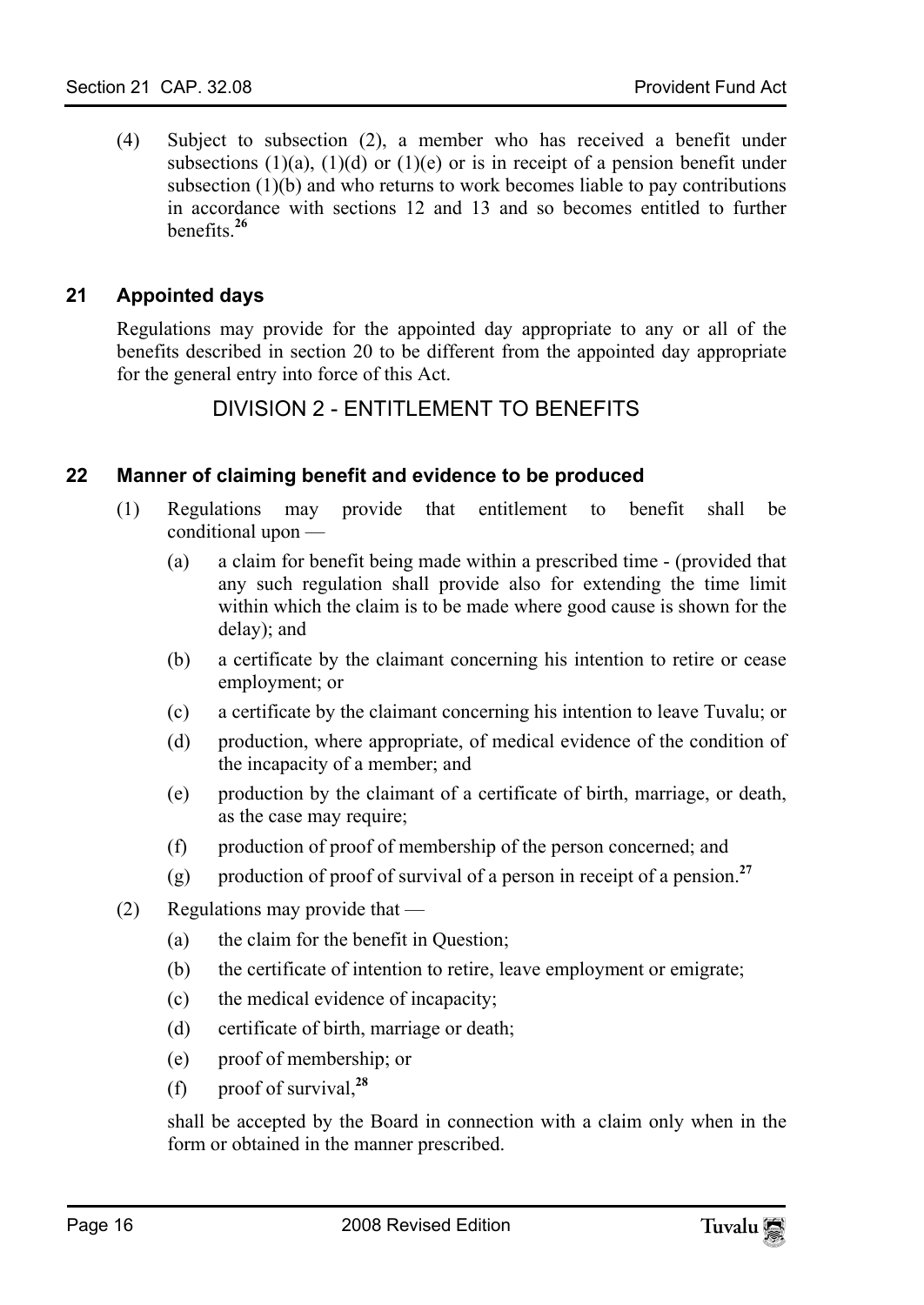- <span id="page-16-0"></span>(3) Regulations may provide, for the purpose of controlling claims for benefit, that the Board may —
	- (a) require a person claimed to be physically or mentally incapable of further employment to attend a medical examination by, or appear before, a medical board; or
	- (b) make or cause to be made enquiries necessary to prevent abuse or fraud or to safeguard the Fund.

#### **23 Manner of payment of benefit**

- (1) Entitlement to benefit u[nd](#page-27-14)er section  $20(1)(d)$  and (e) shall be discharged by the issue to the claimant of a non-negotiable cheque or order for the amount standing to the credit of the member concerned.**<sup>29</sup>**
- $(1)$  Entitlement to benefit under section  $20(1)(b)$  shall be discharged in the manner prescribed in regul[atio](#page-27-15)ns.**<sup>30</sup>**
- (2) Entitlement to benefit under section  $20(1)(c)$  and (f) shall be discharged by the issue to the claimant or claimants of a non-negotiable cheque or order for the amount standing to the credit of the member concerned to which [titl](#page-27-16)e has been proved.**<sup>31</sup>**
- (3) Entitlement to benefit under section  $20(1)(g)$  shall be discharged by the issue of a non-negotiable cheque or order for the proportion of the amount provided under subsection (5) and to which title has been proved.**<sup>32</sup>**
- (4) Regulations may provide, for the purpose of this section, for the manner in which —
	- (a) the final amount standing to the credit of the person concerned is calculated;
	- (b) title to any proportion is proved;
	- (c) the amount of any proportion payable is calculated; and
	- (d) entitlement to benefit under section  $20(1)(b)$  shall be discharged.<sup>33</sup>
- (5) Until such time as regulations may otherwise provide, the maximum amount of special death benefit payable under this Part shall be \$500.**<sup>34</sup>**
- (6) Notwithstanding anything in any other law a person resident in another country who would be entitled to receive benefit payable under this Act if he were living in Tuvalu shall be entitled to receive that benefit in the other country.
- (7) Entitlement to benefit under this Act shall be inalienable.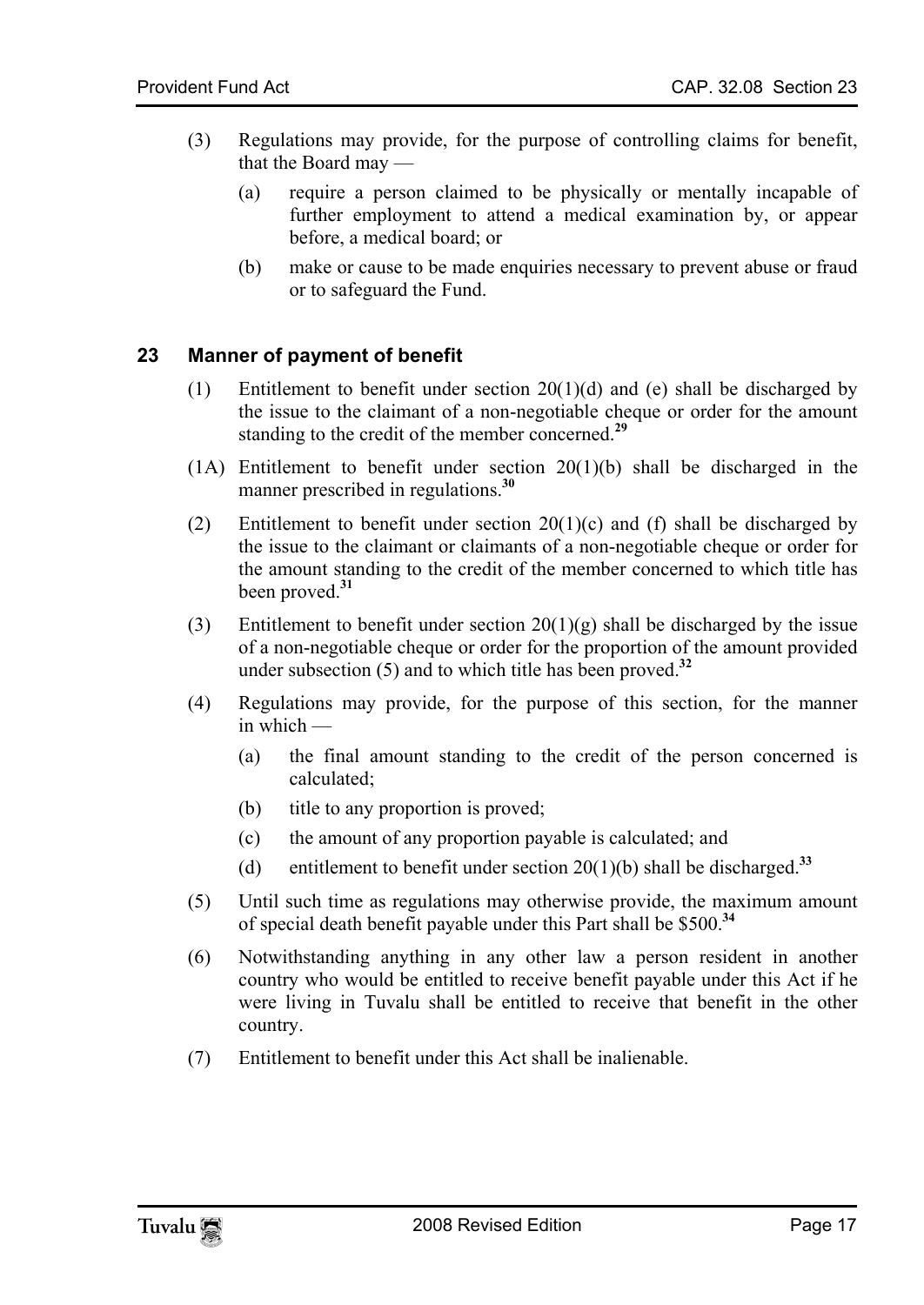#### <span id="page-17-0"></span>**24 Circumstances in which lump-sum payments can be spread over a period**

- (1) Where a large number of claims for benefit is made the Board may, notwithstanding section 23, [wi](#page-27-17)th the approval of the Minister pay benefit by instalments.
- <span id="page-17-1"></span>(2) On application by a claimant entitled to a lump sum benefit under section  $20(1)(f)$ , the Board may pay the benefit as a pension in the manner prescribed in regulations.**<sup>35</sup>**

#### **25 Provision for nominating beneficiaries**

- (1) A member may by a memorandum executed in the form prescribed in regulations, nominate a person or persons to receive the amount, or portion of the amount, payable under section  $20(1)(f)$  in the event of his death as the memorandum shall indicate.
- (2) Regulations may provide that the Board may require a member who does not nominate a person or persons under this section to declare in writing that he does not desire so to do.
- (3) The subsequent marriage of a nominator shall render any nomination null and void.
- <span id="page-17-3"></span><span id="page-17-2"></span>(4) Where a nominated person is under the age of 18 years at the time entitlement arises, the board may direct that benefit shall be paid to an adult who shall use it to maintain, or to the advantage of, the nominated person until he reaches the age of 18 years.

# **PART V - ADJUDICATION AND LEGAL PROCEEDINGS**

<span id="page-17-4"></span>DIVISION I - DETERMINATION OF CLAIMS AND QUESTIONS

#### **26 Decisions and appeals**

- (1) Regulations may provide for determination by the Manager, by the Board, by the Medical Board or by the Minister of any question arising under or in connection with this Act including any claim for benefit, and that the decision in accordance therewith shall be final.
- (2) Regulations in terms of subsection (1) may include provision for
	- (a) the procedure, the form of any document, the evidence required and the circumstances in which any official record or certificate is sufficient or conclusive evidence;
	- (b) the time allowed for making a claim or appeal, questioning any decision, or for producing any evidence;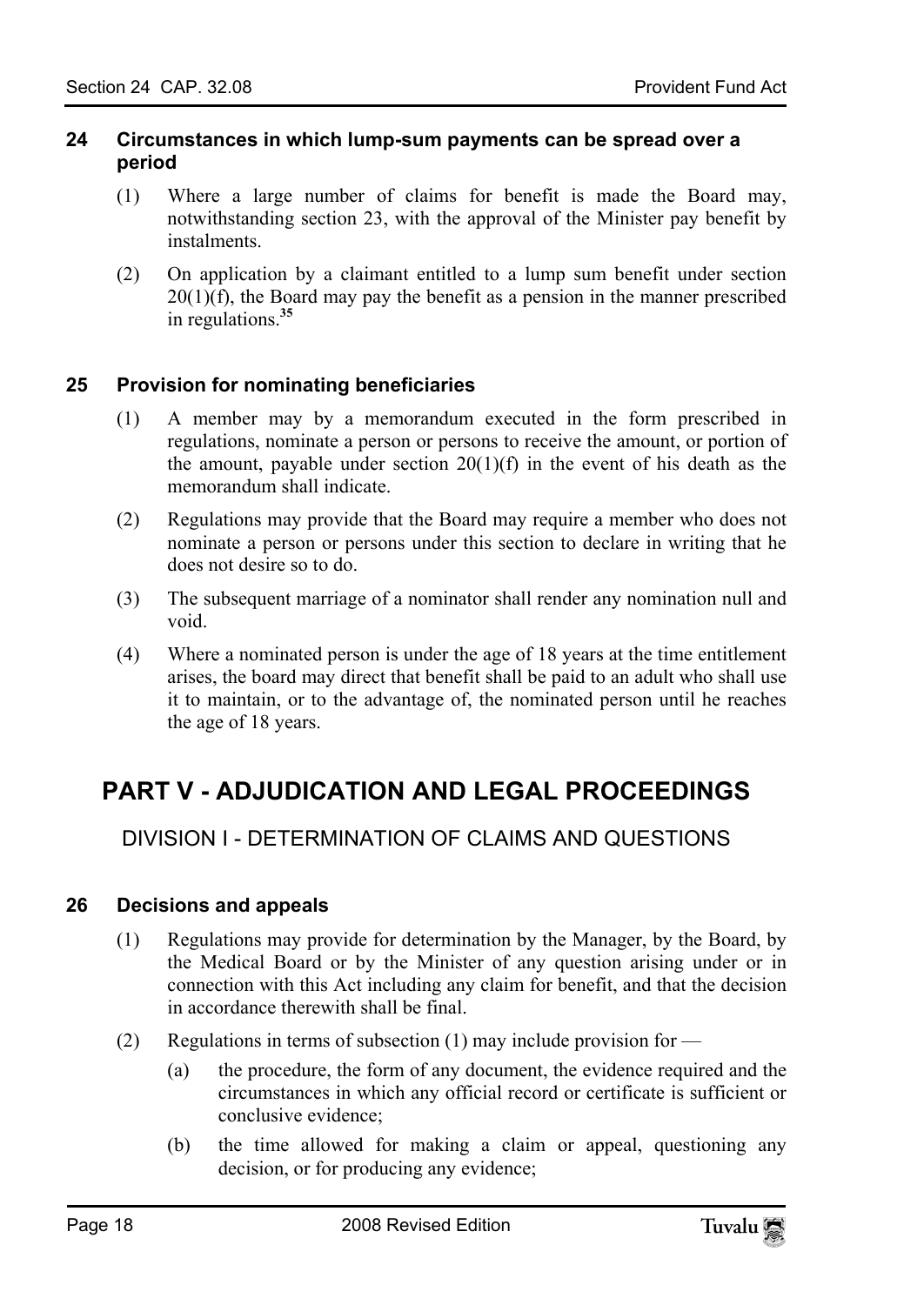- (c) summoning persons to attend and give evidence or produce documents and authorizing the administration of oaths to witnesses; and
- (d) the representation of one person by another person.
- <span id="page-18-0"></span>(3) Regulations in terms of subsection (1) may provide for  $\equiv$ 
	- (a) the reference to the senior magistrate of any question of law arising in connection with the determination of any question under the regulations; and
	- (b) appeal to the High Court from the decision of the senior magistrate under paragraph (a).

#### **27 The appointment of a medical board**

- (1) There shall be established a Medical Board appointed by the Minister responsible for health matters, consisting of two or more medical practitioners, of whom one shall be appointed chairman.
- <span id="page-18-1"></span>(2) The Medical Board shall consider or decide on all medical matters connected with the entitlement to or payment of benefit and in particular the incapacity of a member under section  $20(1)(c)$  and any regulations made under section 22.

#### **28 Payments to Board members and expenses of witnesses**

The Minister may approve to be paid out of the Fund —

- (a) to a person appointed to the Board or the Medical Board, a fee or other remuneration; and
- (b) to a person to whom paragraph (a) applies or a person required to appear before the Board or Medical Board, any expenses in connection with his work, loss of earnings or travel incurred because of his appearance as is shown to be reasonable.

#### <span id="page-18-3"></span><span id="page-18-2"></span>DIVISION 2 - LEGAL PROCEEDINGS

#### **29 Offences and penalties**

- $(1)$  Any person who
	- (a) for any purpose connected with this  $Act -$ 
		- (i) knowingly makes any false statement or false representation,
		- (ii) produces or furnishes or causes or knowingly allows to be produced or furnished, any document which he knows to be false in a material particular,
		- (iii) knowingly misrepresents or fails to disclose any material fact;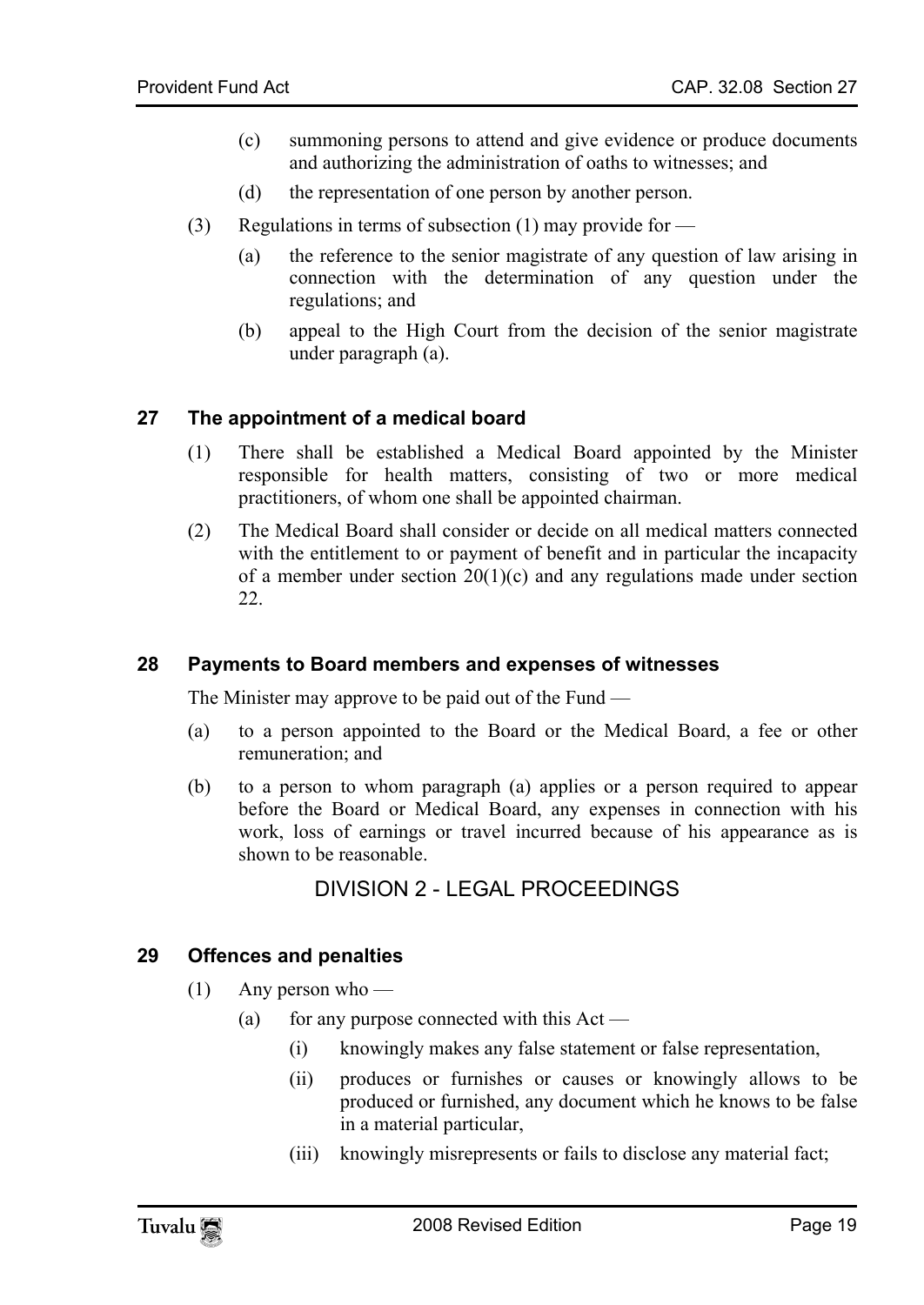- (b) without lawful excuse fails to register when required to do so by regulations made under section 14;
- (c) fails to pay by the proper time any contribution, surcharge or payment which he is liable under this Act to pay;
- (d) fails to furnish within the prescribed time any particulars, returns or other information required by this Act;
- (e) obstructs any inspector or officer of the Fund in the discharge of his functions under this Act;
- (f) knowingly and with dishonest intent makes any deduction from any wages, or having made such deduction, fails to pay to the Fund any amount so deducted, otherwise than is provided under regulations in terms of section 14; or
- (g) contravenes any provision of this Act in such a manner or to such an extent that as a result of such contravention there is a loss to the Fund,

shall be guilty of an offence and liable to a fine of \$1000.00 and to imprisonment for 2 years and in the case of a continuing offence, to a fine of \$100.00 for each day for which the offence continues.

- (2) Where an offence under this Act which has been committed by a body corporate is proved to have been committed with the consent or connivance of, or to be attributable to any negligence on the part of, any director, manager, secretary or other officer of the body corporate he, as well as the body corporate, shall be deemed to be guilty of that offence and shall be liable to be proceeded against and punished accordingly.
- (3) Where, on conviction for an offence of failure to pay a contribution
	- (a) evidence in the form of a certificate signed by the Manager is given of the failure by the defendant to pay other contributions; and
	- (b) notice of intention to give such evidence has been served on the defendant,

the court shall order him to pay to the Fund a sum equal to the total of all the contributions which he has failed to pay, together with any surcharge for which he may be liable and any sum so ordered to be paid to the Fund shall be recoverable in the same way as a fine.

- (4) Where an employer is convicted of an offence of failure to pay a contribution in respect of an employed person the provisions of subsection (3) shall also apply to any contribution he has failed to pay in respect of any other employed person.
- (5) Where an employer being a body corporate has been ordered to pay contributions to the Fund under this section, any sum or part thereof which remains unpaid shall be recoverable as a debt to the Fund jointly and severally from any directors of the body corporate who knew or could reasonably be expected to have known of the failure to pay the contributions in Question.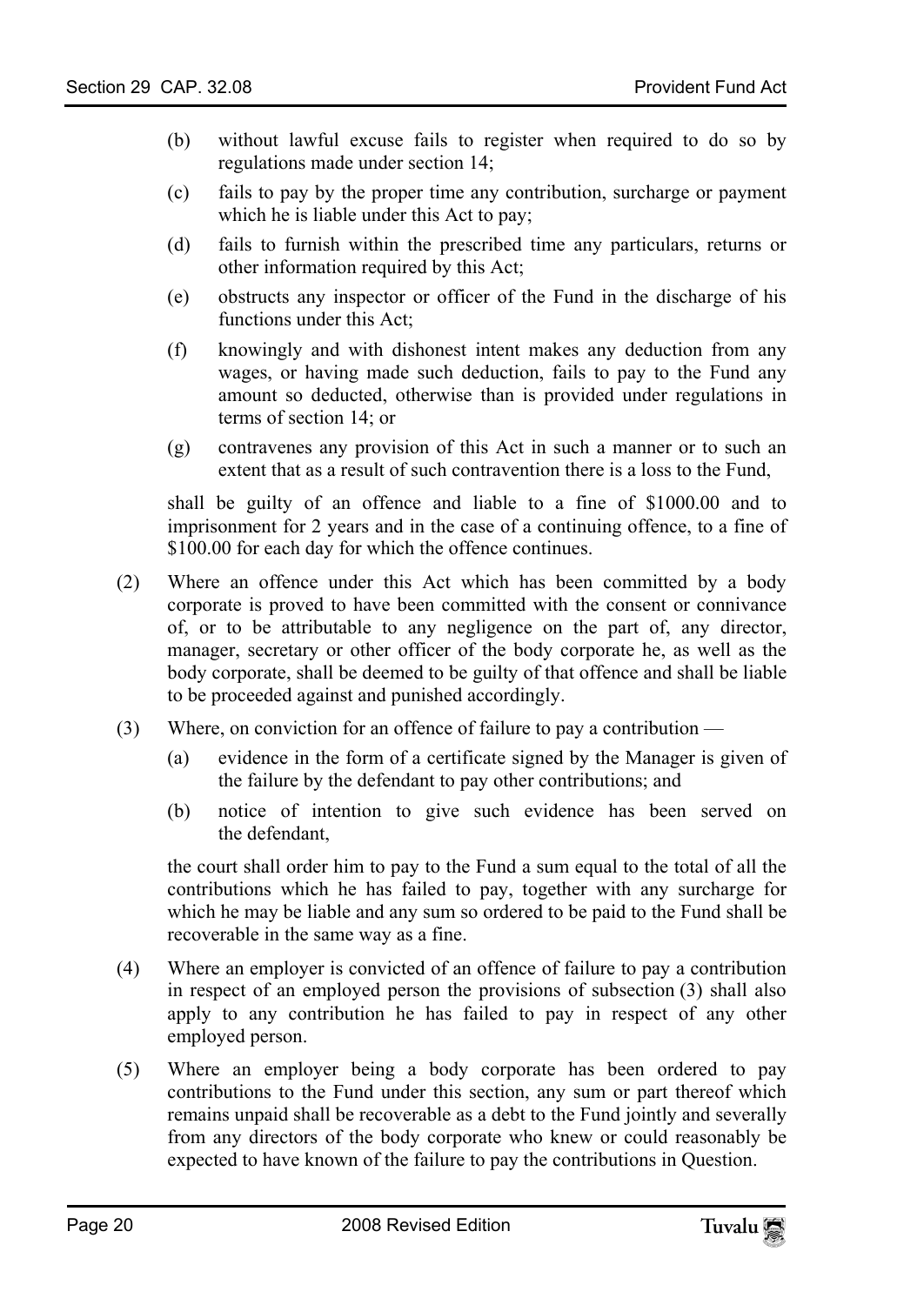#### **30 Civil proceedings**

- <span id="page-20-0"></span>(1) All sums due to the Fund shall be recoverable as a civil debt without prejudice to any other remedy.
- <span id="page-20-1"></span>(2) Proceedings for the recovery of all sums due may, notwithstanding anything in any other law, be brought at any time within 6 years from the date when they became due.

#### **31 Authority for and conduct of proceedings**

- (1) Subject to the powers of the Attorney-General under the Constitution, criminal and civil proceedings under this Act may be instituted by the Board or any officer authorized in writing on their behalf.
- (2) The Manager or any officer authorized by him may conduct any proceedings in a magistrate's court.
- <span id="page-20-2"></span>(3) In any criminal or civil proceedings under this Act a copy of any entry in the records or accounts of the Fund or any extract therefrom duly certified by the Manager shall be prima facie evidence of the entry having been made and of the truth of the contents thereof and a certificate by the Manager that there is no entry shall be prima facie evidence that no entry has been made.

# <span id="page-20-3"></span>**PART VI - MISCELLANEOUS PROVISIONS AND REPEALS**

#### **32 Amendment to Income Tax Law**

<span id="page-20-4"></span>Notwithstanding the provisions of the Income Tax Act, all the income of the Tuvalu National Provide[nt F](#page-27-18)und, all interest accredited to the members of that Fund, all sums withdrawn from, or paid out of that Fund except for fees, salaries and allowances paid to the members of boards established under the Provident Fund Act, officers and staff employed by that Fund, and witnesses or other persons required to attend any place for the purposes of the Provident Fund Act shall be exempted from tax.**<sup>36</sup>**

#### **33 Transitional provision**

Notwithstanding the provisions of this Act, arrangement under the law in force immediately prior to the commencement of this Act, including —

- (a) the registration of employers and employed persons;
- (b) the payment and collection of contributions;
- (c) the appointment of the Board, the Manager or any other officers or staff; and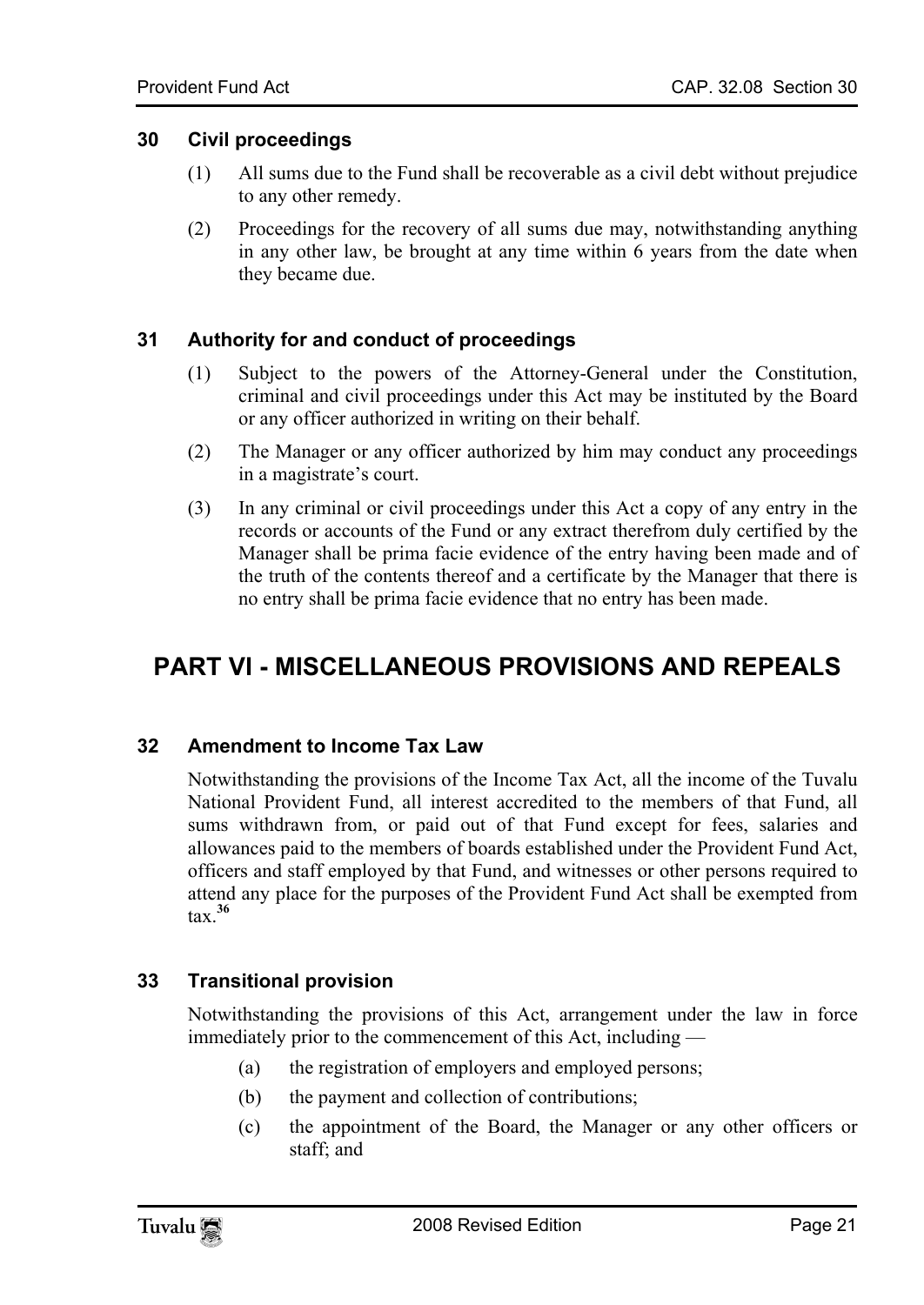<span id="page-21-1"></span><span id="page-21-0"></span>(d) any regulations made thereto,

shall be deemed to have been made for the purposes of this Act and shall continue in force as if made as a consequence of this Act.

- <span id="page-21-2"></span>**34** *spent and omitted*
- **35** *spent and omitted*

#### **36 Termination, preservation or transfer of existing pension, gratuity or provident fund rights**

- (1) Where immediately before the commencement of this Act a person was in a pensionable post within the meaning of —
	- (a) the Pensions Act; or
	- (b) Circular Memorandum No. 57 of 1958;

then an amount, calculated as in Schedule I, in respect of his service to the 31st day of March 1984 shall be paid into the Fund and credited to his account as if it were a contribution.

- (2) Where immediately before the commencement of this Act a person was in receipt of a pension from the Government —
	- (a) under the Pensions Act; or
	- (b) under Circular Memorandum No.57 of 1958;

and would but for this Act have continued to receive that pension then he shall, subject to subsection (3), be paid such sums out of the Fund as he would have received from the Government had this Act not been enacted.

- (3) A person who is entitled to receive payment from the Fund under subsection (2) may elect to receive from the Fund a lump sum in lieu of that payment.
- (4) For the purposes of subsections (2) and (3), the Government shall pay into the Fund the sums specified in Schedule I.
- (5) From the date of commencement of this Act any other provident fund operating in Tuvalu shall be terminated and the amount standing to the credit of any member of that fund shall be transferred to the Fund and credited to his account as if it were a contribution.
- (6) From the date of commencement of this Act any gratuity arrangement operating in Tuvalu shall cease and any accrued right to a gratuity shall be discharged by -
	- (a) an adjustment of wages;
	- (b) payment to the person concerned of the amount of his accrued right; or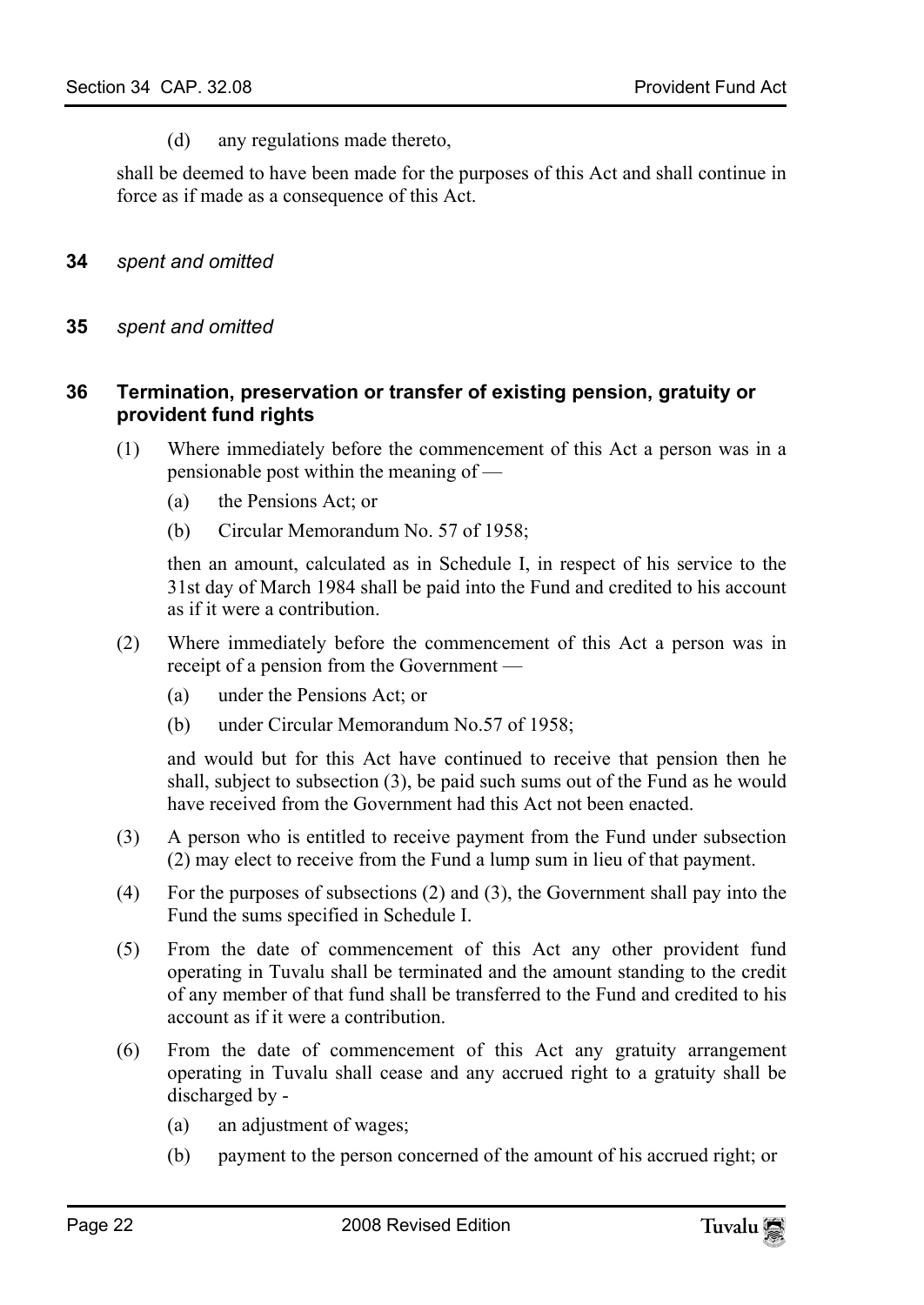(c) transfer of his accrued right to the Fund to be credited to his account as if it were a contribution;

whichever shall be agreed between the employer and the employed person or group of employed person concerned.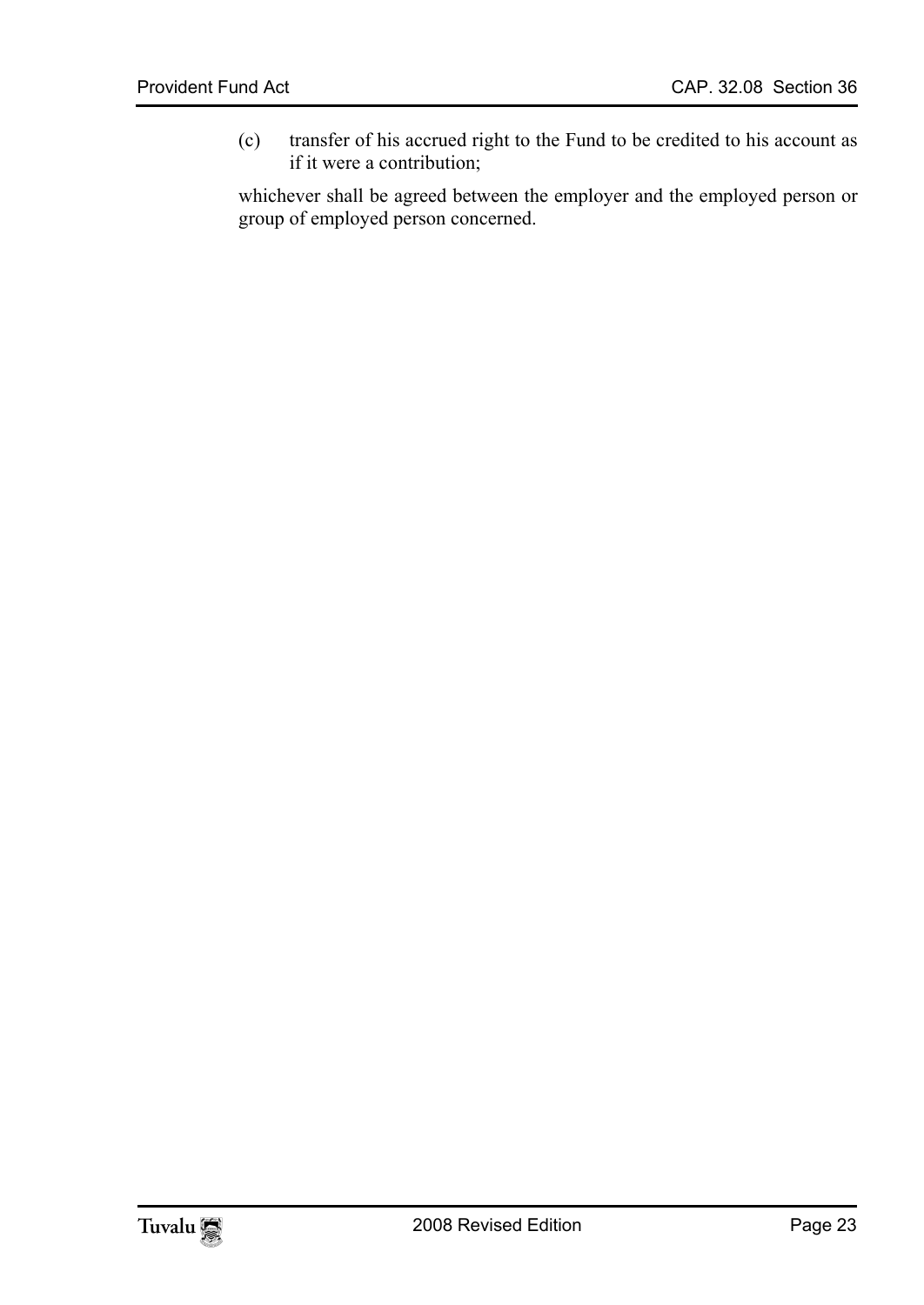### **SCHEDULE I**

### **PAYMENTS INTO THE FUND OF ACQUIRED RIGHTS**

- 1. The Government shall pay into the Fund in respect of a person
	- (a) to whom section  $36(1)(a)$  applies, a sum calculated as in paragraph  $2(a)$ of this Schedule;
	- (b) to whom section  $36(1)(b)$  applies, a sum calculated as in paragraph  $2(b)$ of this Schedule; and
	- (c) to whom section 36(2) or (3) applies a sum calculated as in paragraph 2(c) of this Schedule.
- 2. The sums that shall be paid into the Fund under paragraph 1 shall be calculated using the following formulae —
	- (a) **S x N x A1; 600**
	- (b) **S x N x A2;** or  **840**
	- (c) **P x A3;**

as the case may require where —

- (i) S is the gross yearly salary of the person concerned,
- (ii) N is the number of complete months of pensionable service or continuous service, as the case may be,
- (iii) AI, A2 and A3 are the actuarial factors appropriate to the person concerned according to the tables in paragraph 3 of this Schedule, and
- (iv) P is the annual amount of the pension in payment immediately prior to the commencement of this Act.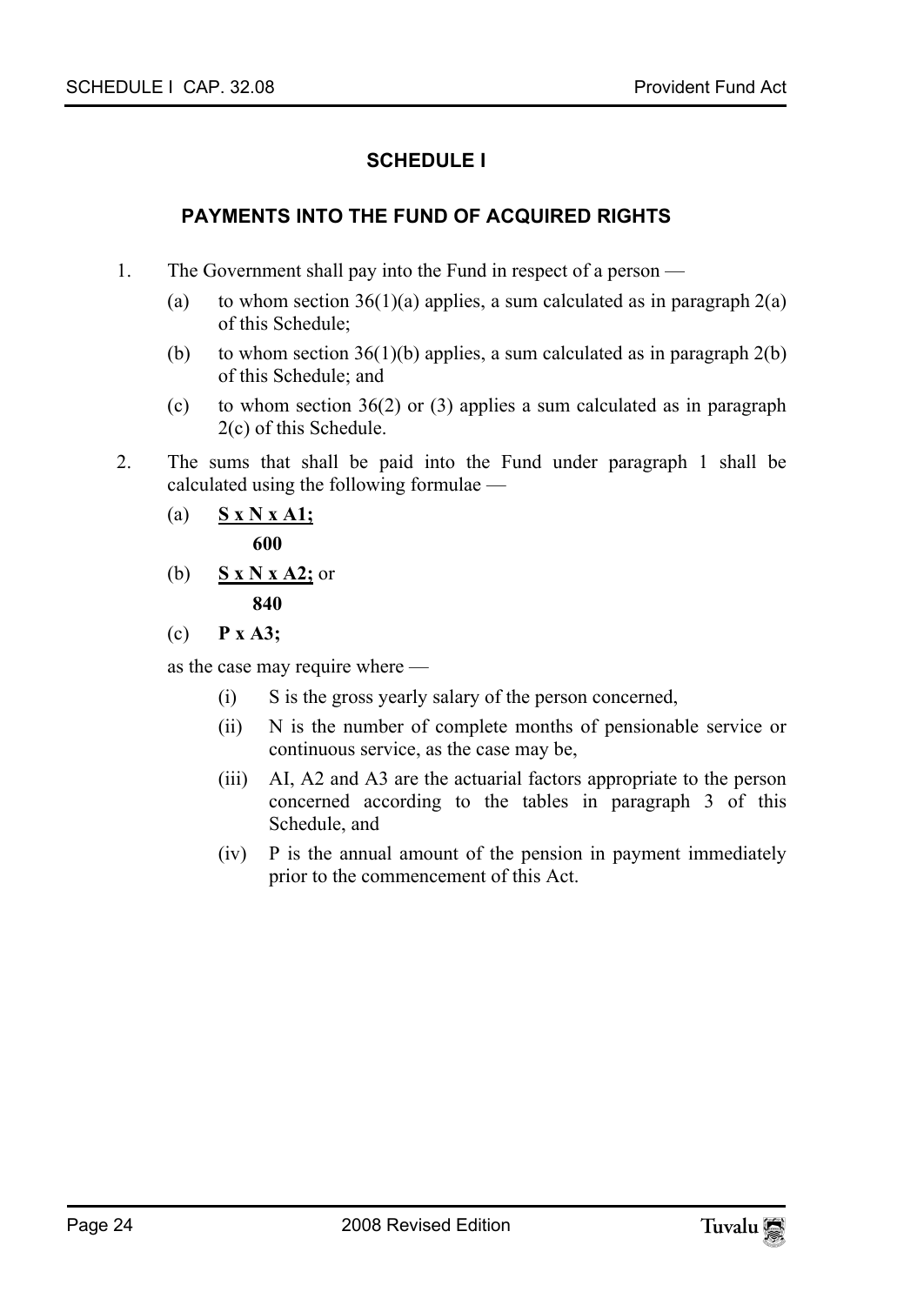| Age      | <b>Table A1</b> | <b>Table A2</b> | Table A3 |
|----------|-----------------|-----------------|----------|
| Under 20 | 6.0             | 5.4             |          |
| 20       | 6.1             | 5.5             |          |
| 21       | 6.2             | 5.6             |          |
| 22       | 6.3             | 5.7             |          |
| 23       | 6.4             | 5.8             |          |
| 24       | 6.5             | 5.9             |          |
| 25       | 6.6             | 6.0             |          |
| 26       | 6.7             | 6.1             |          |
| 27       | 6.8             | 6.2             |          |
| 28       | 6.9             | 6.3             |          |
| 29       | 7.0             | 6.4             |          |
| 30       | 7.1             | 6.5             |          |
| 31       | 7.2             | 6.6             | -        |
| 32       | 7.3             | 67              |          |
| 33       | 7.4             | 6.8             |          |
| 34       | 7.5             | 69              |          |
| 35       | 7.7             | 7.1             |          |
| 36       | 7.9             | 7.3             |          |
| 37       | 8.1             | 7.5             |          |
| 38       | 8.3             | 7.7             |          |
| 39       | 8.5             | 7.9             |          |
| 40       | 8.7             | 8.1             | 8.76     |
| 41       | 8.9             | 8.3             | 8.70     |
| 42       | 9.1             | 8.5             | 8.64     |
| 43       | 9.3             | 8.7             | 8.57     |
| 44       | 9.5             | 8.9             | 8.50     |

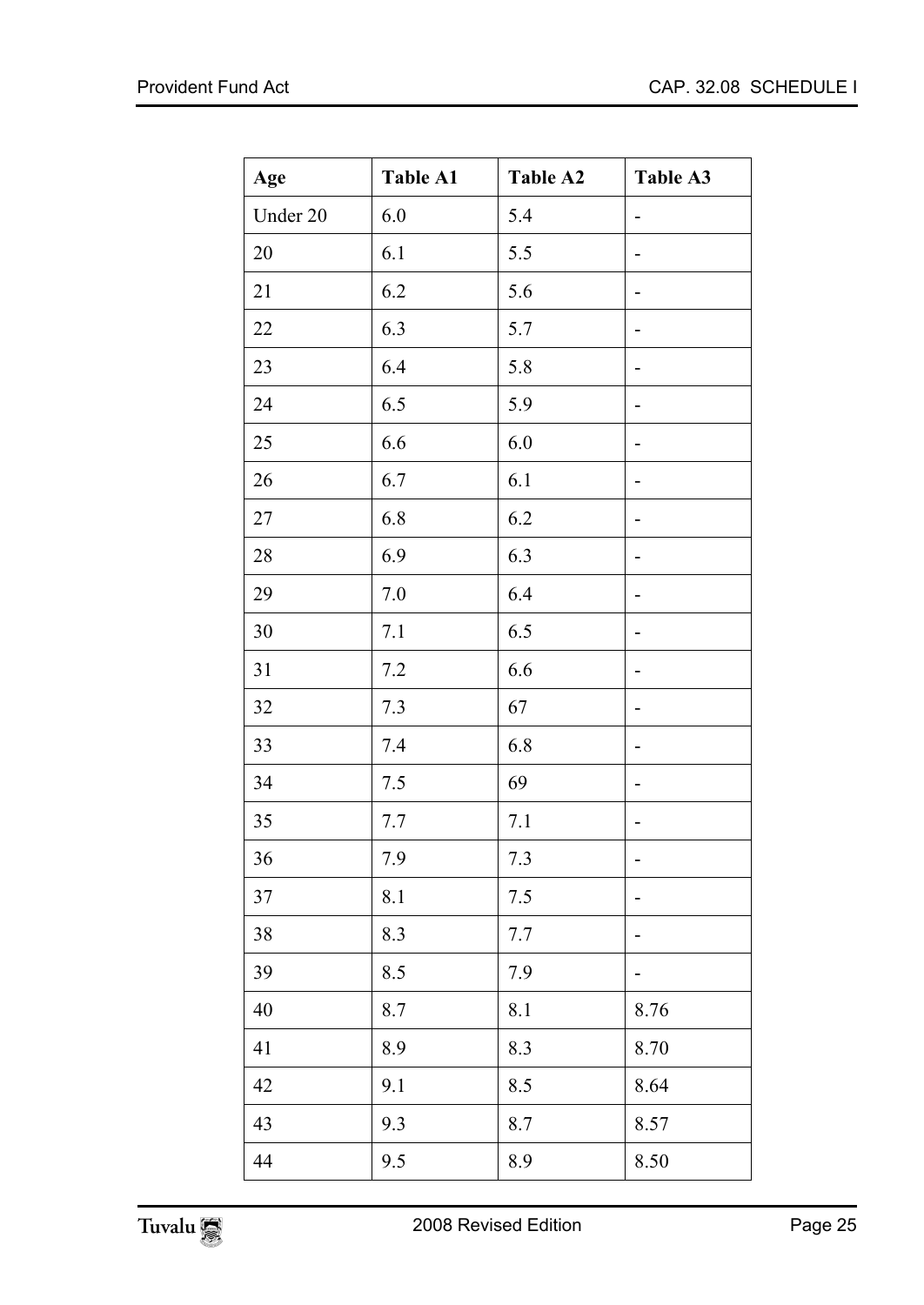| Age | <b>Table A1</b> | Table A2 | Table A3 |
|-----|-----------------|----------|----------|
| 45  | 9.7             | 8.9      | 8.43     |
| 46  | 9.7             | 8.9      | 8.35     |
| 47  | 9.7             | 8.9      | 8.26     |
| 48  | 9.7             | 8.9      | 8.17     |
| 49  | 9.7             | 8.9      | 8.08     |
| 50  | 9.7             | 8.9      | 7.98     |
| 51  | 9.7             | 8.9      | 7.88     |
| 52  | 9.7             | 8.9      | 7.77     |
| 53  | 9.7             | 8.9      | 7.65     |
| 54  | 9.7             | 8.9      | 7.53     |
| 55  | 9.7             | 8.9      | 7.40     |
| 56  | 9.7             | 8.9      | 7.27     |
| 57  | 9.7             | 8.9      | 7.14     |
| 58  | 9.7             | 8.9      | 6.99     |
| 59  | 9.7             | 8.9      | 6.85     |
| 60  | 9.7             | 8.9      | 6.69     |
| 61  | 9.7             | 8.9      | 6.54     |
| 62  | 9.7             | 8.9      | 6.37     |
| 63  | 9.7             | 8.9      | 6.21     |
| 64  | 9.7             | 8.9      | 6.04     |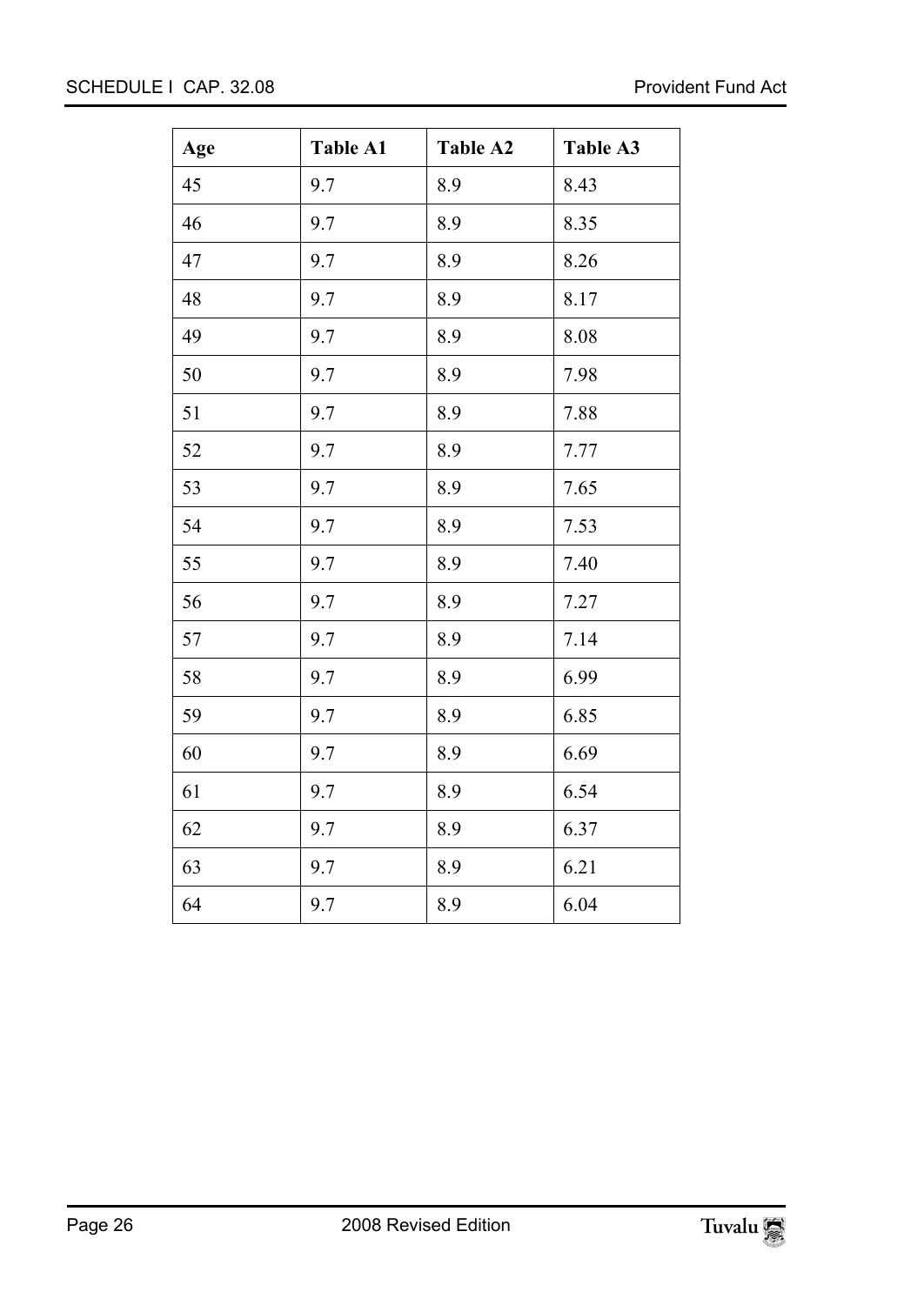### <span id="page-26-0"></span>**ENDNOTES**

 $\overline{a}$ 

**1** Revised Edition 1990; Act 5 of 1984

Amended by Act 3/1992, commencement 1 January 1992 by LN 10/1892 Amended by Act 2/1996, commencement 15 April 1996, (by Act 4 of 2009) Amended by Act 5/1999, commencement 1 January 2000 (by Act 4 of 2009) Amended by Act 3/2003, commencement 1 January 2004 (by Act 4 of 2009) Amended by Act 9/2002, commencement 1 January 2003 ( LN 3/2003)

**2** Amended by Act 3 of 1992

<sup>3</sup> Inserted by Act 5 of 1999

**4** Amended by Act 5 of 1999

**5** Amended by Act 5 of 1999

**6** Amended by Acts 5 of 1999 and 3 of 2003

- **7** Amended by Act 5 of 1999
- **8** Inserted by Act 3 of 2003

The original section 5 was repealed by Act 9 of 1999, with the following savings provision –

 "(1) Without prejudice to any obligations incurred or rights accrued under section 5 of the Provident Fund Act 1984, that section is hereby repealed.

(2) The Special Death Benefit Fund established by section 5 of the Provident Fund Act 1984 shall be discontinued and its assets distributed in the manner and at the time set out in regulations made by the Minister."

- <sup>9</sup> Amended by Act 5 of 1999
- **<sup>10</sup>** Amended by Act 5 of 1999
- **<sup>11</sup>** Inserted by Act 2 of 1996 and impliedly amended by operation of Act 9 of 2002 (repeal of subsection  $(6)$ )
- **<sup>12</sup>** Inserted by Act 2 of 1996
- **<sup>13</sup>** Inserted by Act 9 of 2002
- **<sup>14</sup>** Inserted by Act 2 of 1996
- **<sup>15</sup>** Inserted by Act 2 of 1996
- **<sup>16</sup>** Inserted by Act 2 of 1996
- **<sup>17</sup>** Inserted by Act 2 of 1996
- **<sup>18</sup>** Amended by Act 5 of 1999
- **<sup>19</sup>** Inserted by Act 5 of 1999
- **<sup>20</sup>** Substituted by Act 5 of 1999
- **<sup>21</sup>** Substituted by Act 5 of 1999
- **<sup>22</sup>** Inserted by Act 5 of 1999